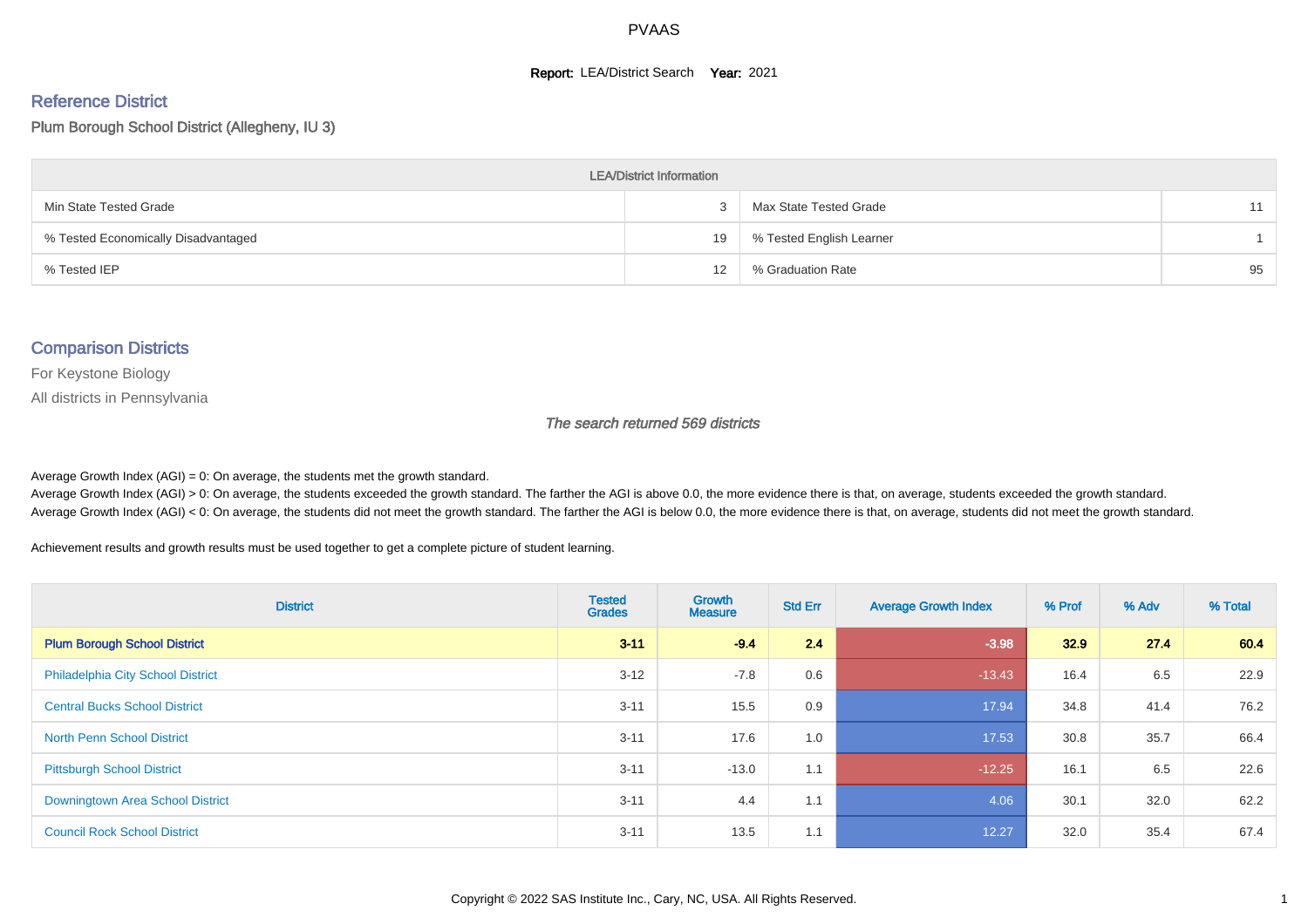| <b>District</b>                           | <b>Tested</b><br><b>Grades</b> | <b>Growth</b><br><b>Measure</b> | <b>Std Err</b> | <b>Average Growth Index</b> | % Prof | % Adv | % Total |
|-------------------------------------------|--------------------------------|---------------------------------|----------------|-----------------------------|--------|-------|---------|
| <b>Plum Borough School District</b>       | $3 - 11$                       | $-9.4$                          | 2.4            | $-3.98$                     | 32.9   | 27.4  | 60.4    |
| <b>Bethlehem Area School District</b>     | $3 - 11$                       | $-4.5$                          | 1.1            | $-3.91$                     | 20.4   | 11.3  | 31.7    |
| <b>Parkland School District</b>           | $3 - 11$                       | $-3.7$                          | 1.2            | $-3.17$                     | 31.4   | 30.6  | 62.0    |
| <b>West Chester Area School District</b>  | $3 - 11$                       | $-2.1$                          | 1.2            | $-1.83$                     | 36.4   | 23.2  | 59.6    |
| <b>Reading School District</b>            | $3 - 11$                       | 4.3                             | 1.2            | 3.71                        | 16.8   | 6.0   | 22.8    |
| <b>East Penn School District</b>          | $3 - 11$                       | 8.9                             | 1.2            | 7.61                        | 32.8   | 26.4  | 59.2    |
| <b>Cumberland Valley School District</b>  | $3 - 12$                       | 18.6                            | 1.2            | 15.79                       | 31.3   | 39.2  | 70.5    |
| <b>Spring-Ford Area School District</b>   | $3 - 11$                       | 16.6                            | 1.2            | 14.02                       | 30.4   | 45.3  | 75.7    |
| <b>Lower Merion School District</b>       | $3 - 11$                       | 18.9                            | 1.2            | 15.42                       | 29.4   | 48.6  | 78.0    |
| <b>Central Dauphin School District</b>    | $3 - 11$                       | $-5.2$                          | 1.2            | $-4.24$                     | 29.3   | 8.7   | 38.0    |
| <b>Chambersburg Area School District</b>  | $3 - 11$                       | $-5.6$                          | 1.3            | $-4.42$                     | 24.2   | 15.2  | 39.4    |
| <b>North Allegheny School District</b>    | $3 - 11$                       | 18.0                            | 1.3            | 14.25                       | 30.5   | 42.9  | 73.4    |
| <b>Hempfield School District</b>          | $3 - 11$                       | 13.4                            | 1.3            | 10.53                       | 29.9   | 36.8  | 66.7    |
| <b>Pennsbury School District</b>          | $3 - 11$                       | 5.6                             | 1.3            | 4.38                        | 37.7   | 27.7  | 65.4    |
| <b>Easton Area School District</b>        | $3-12$                         | 6.3                             | 1.3            | 4.91                        | 24.1   | 13.0  | 37.1    |
| <b>West Shore School District</b>         | $3 - 12$                       | 2.2                             | 1.3            | 1.68                        | 31.8   | 15.2  | 47.1    |
| <b>Neshaminy School District</b>          | $3 - 11$                       | 8.6                             | 1.3            | 6.56                        | 31.3   | 23.9  | 55.2    |
| <b>State College Area School District</b> | $3 - 11$                       | 24.5                            | 1.3            | 18.59                       | 31.9   | 46.9  | 78.8    |
| Mt Lebanon School District                | $3 - 11$                       | 2.4                             | 1.3            | 1.79                        | 39.3   | 37.4  | 76.8    |
| <b>Upper Darby School District</b>        | $3 - 12$                       | 11.2                            | 1.4            | 8.28                        | 23.8   | 11.8  | 35.6    |
| <b>Allentown City School District</b>     | $3 - 12$                       | $-16.9$                         | 1.4            | $-12.37$                    | 5.9    | 0.4   | 6.3     |
| <b>Haverford Township School District</b> | $3 - 11$                       | 1.4                             | 1.4            | 1.05                        | 36.7   | 26.3  | 63.0    |
| <b>Millcreek Township School District</b> | $3 - 11$                       | 9.1                             | 1.4            | 6.61                        | 34.5   | 30.1  | 64.6    |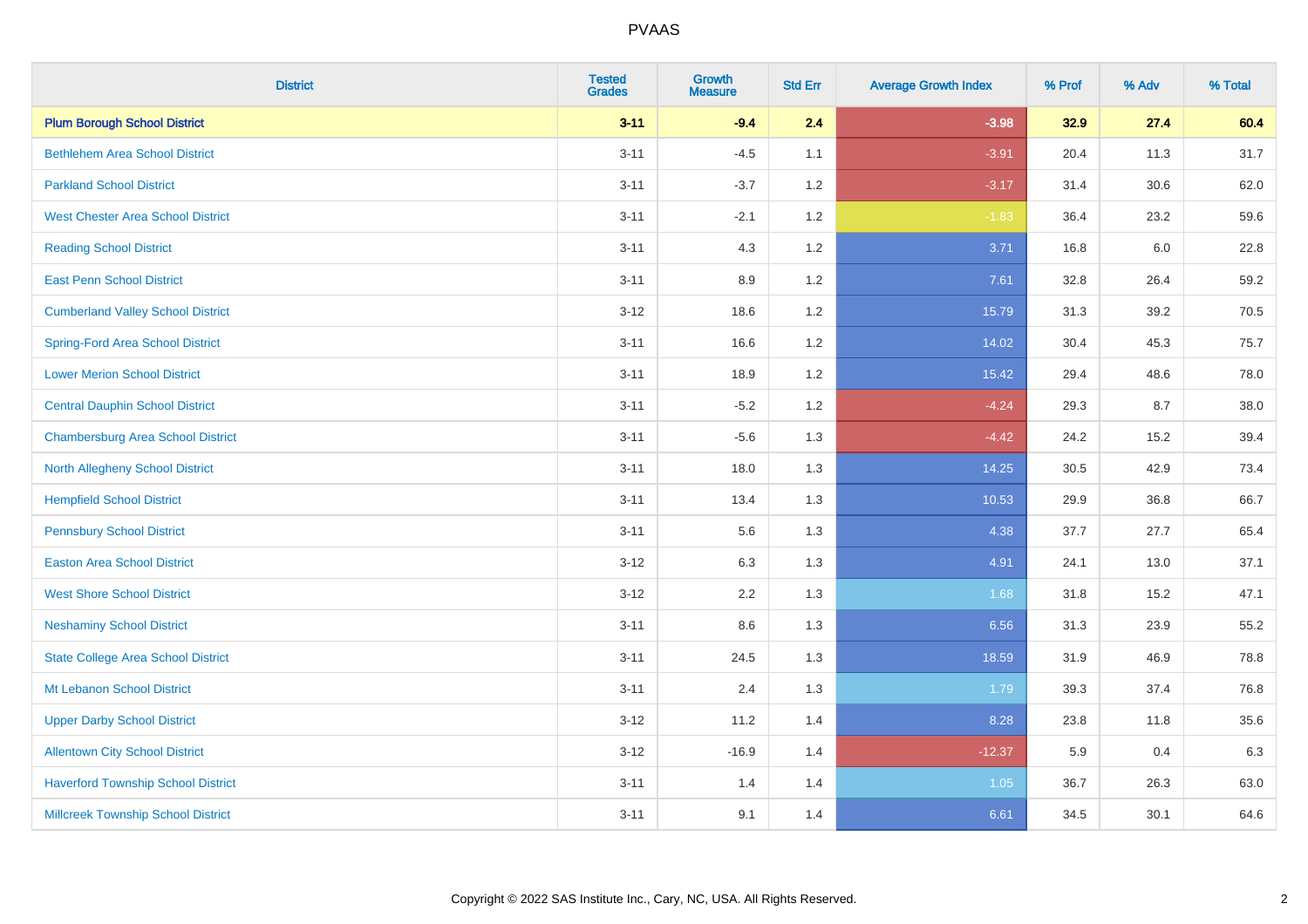| <b>District</b>                             | <b>Tested</b><br><b>Grades</b> | Growth<br><b>Measure</b> | <b>Std Err</b> | <b>Average Growth Index</b> | % Prof | % Adv | % Total |
|---------------------------------------------|--------------------------------|--------------------------|----------------|-----------------------------|--------|-------|---------|
| <b>Plum Borough School District</b>         | $3 - 11$                       | $-9.4$                   | 2.4            | $-3.98$                     | 32.9   | 27.4  | 60.4    |
| <b>Lancaster School District</b>            | $3 - 12$                       | $-10.0$                  | 1.4            | $-7.22$                     | 9.0    | 3.9   | 12.8    |
| <b>Bristol Township School District</b>     | $3 - 11$                       | $-7.4$                   | 1.4            | $-5.32$                     | 13.8   | 4.6   | 18.4    |
| <b>Boyertown Area School District</b>       | $3 - 11$                       | $-2.9$                   | 1.4            | $-2.06$                     | 30.8   | 22.6  | 53.4    |
| <b>Dallastown Area School District</b>      | $3 - 11$                       | 19.9                     | 1.4            | 14.14                       | 36.8   | 34.2  | 71.0    |
| <b>Williamsport Area School District</b>    | $3 - 11$                       | $-11.7$                  | 1.4            | $-8.29$                     | 18.2   | 10.5  | 28.7    |
| <b>Seneca Valley School District</b>        | $3 - 11$                       | $0.8\,$                  | 1.4            | 0.54                        | 40.6   | 25.2  | 65.8    |
| <b>Souderton Area School District</b>       | $3 - 11$                       | 18.5                     | 1.4            | 12.86                       | 39.2   | 31.2  | 70.4    |
| East Stroudsburg Area School District       | $3 - 11$                       | $-4.9$                   | 1.4            | $-3.38$                     | 22.7   | 12.5  | 35.2    |
| <b>Avon Grove School District</b>           | $3 - 10$                       | 7.6                      | 1.4            | 5.29                        | 33.7   | 33.2  | 67.0    |
| <b>Erie City School District</b>            | $3-12$                         | $-4.5$                   | 1.4            | $-3.09$                     | 13.4   | 6.7   | 20.1    |
| <b>Manheim Township School District</b>     | $3 - 12$                       | 10.9                     | 1.5            | 7.51                        | 30.9   | 31.0  | 61.9    |
| <b>Wilson School District</b>               | $3 - 12$                       | 0.5                      | 1.5            | 0.32                        | 30.4   | 25.5  | 55.9    |
| <b>Pennridge School District</b>            | $3 - 10$                       | 7.4                      | 1.5            | 5.10                        | 32.0   | 27.6  | 59.6    |
| <b>Penn Manor School District</b>           | $3 - 11$                       | 7.1                      | 1.5            | 4.82                        | 26.7   | 20.5  | 47.2    |
| <b>Butler Area School District</b>          | $3 - 11$                       | $-14.1$                  | 1.5            | $-9.60$                     | 26.4   | 11.1  | 37.5    |
| <b>Central York School District</b>         | $3 - 12$                       | 12.9                     | 1.5            | 8.64                        | 31.4   | 24.1  | 55.5    |
| <b>Perkiomen Valley School District</b>     | $3 - 11$                       | 2.7                      | 1.5            | 1.83                        | 35.0   | 25.3  | 60.3    |
| <b>Centennial School District</b>           | $3 - 10$                       | 1.5                      | 1.5            | 0.98                        | 23.6   | 12.4  | 36.0    |
| Altoona Area School District                | $3 - 12$                       | 0.1                      | 1.5            | 0.07                        | 29.0   | 13.8  | 42.8    |
| Owen J Roberts School District              | $3 - 11$                       | $-3.5$                   | 1.5            | $-2.27$                     | 36.8   | 24.4  | 61.2    |
| Pennsylvania Cyber Charter School           | $3 - 11$                       | 0.6                      | 1.5            | 0.37                        | 20.8   | 8.1   | 28.9    |
| <b>Quakertown Community School District</b> | $3 - 12$                       | $-4.3$                   | 1.5            | $-2.79$                     | 33.8   | 20.1  | 53.8    |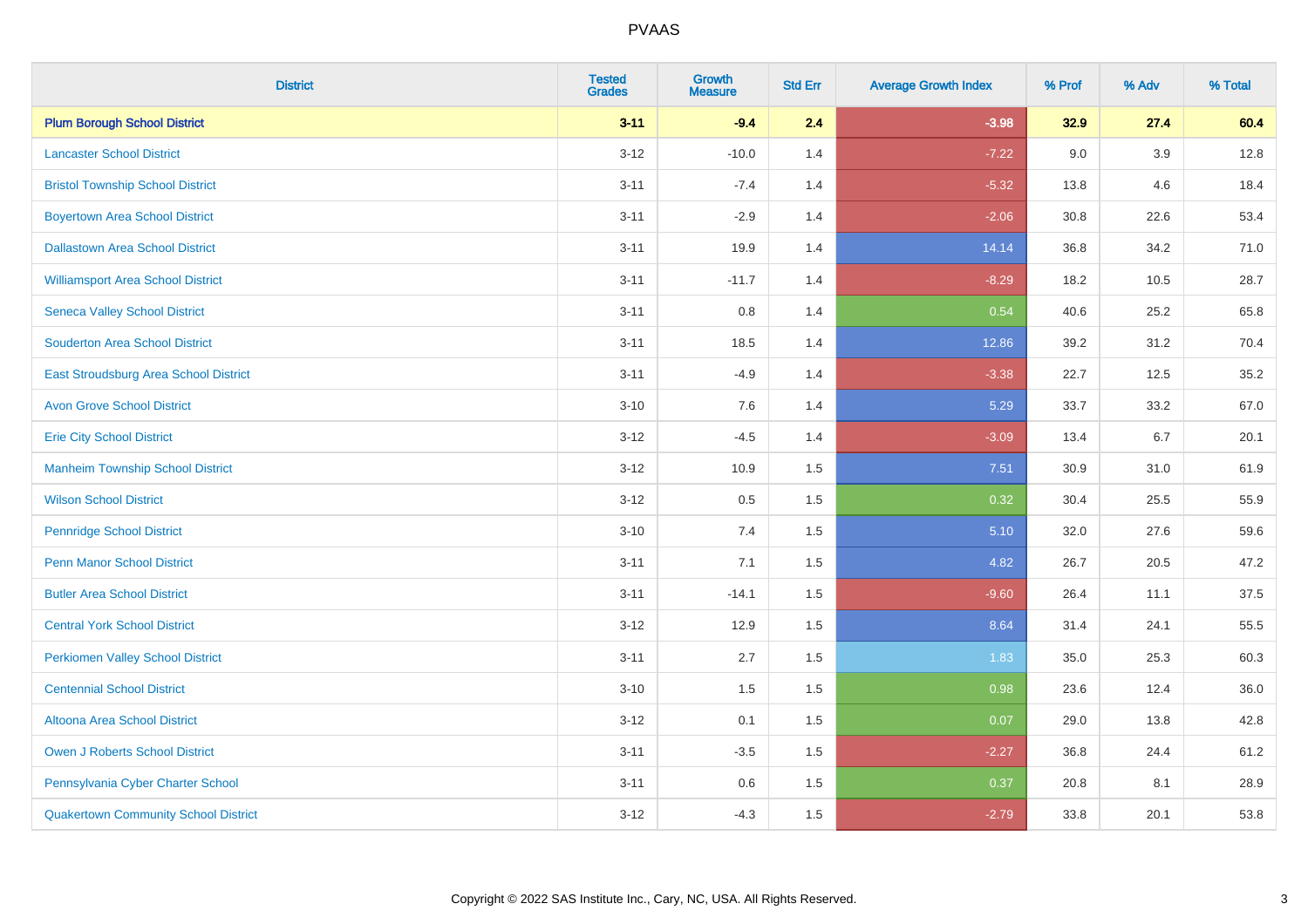| <b>District</b>                                    | <b>Tested</b><br><b>Grades</b> | Growth<br><b>Measure</b> | <b>Std Err</b> | <b>Average Growth Index</b> | % Prof | % Adv | % Total |
|----------------------------------------------------|--------------------------------|--------------------------|----------------|-----------------------------|--------|-------|---------|
| <b>Plum Borough School District</b>                | $3 - 11$                       | $-9.4$                   | 2.4            | $-3.98$                     | 32.9   | 27.4  | 60.4    |
| <b>Canon-Mcmillan School District</b>              | $3 - 11$                       | $-5.0$                   | 1.5            | $-3.25$                     | 30.8   | 28.5  | 59.3    |
| Northampton Area School District                   | $3 - 11$                       | 3.2                      | 1.5            | 2.05                        | 29.8   | 17.9  | 47.7    |
| <b>Commonwealth Charter Academy Charter School</b> | $3 - 10$                       | 4.2                      | 1.6            | 2.68                        | 27.0   | 15.6  | 42.5    |
| <b>Hazleton Area School District</b>               | $3 - 11$                       | 6.0                      | 1.6            | 3.85                        | 20.5   | 9.0   | 29.5    |
| <b>Cornwall-Lebanon School District</b>            | $3 - 11$                       | 8.2                      | 1.6            | 5.24                        | 28.0   | 20.5  | 48.6    |
| <b>Bensalem Township School District</b>           | $3 - 11$                       | 1.0                      | 1.6            | 0.63                        | 24.3   | 10.7  | 34.9    |
| <b>Armstrong School District</b>                   | $3 - 11$                       | $9.8\,$                  | 1.6            | 6.22                        | 32.8   | 24.6  | 57.4    |
| <b>Methacton School District</b>                   | $3 - 11$                       | 11.0                     | 1.6            | 6.94                        | 36.0   | 33.6  | 69.6    |
| <b>Abington School District</b>                    | $3 - 10$                       | 0.9                      | 1.6            | 0.57                        | 29.7   | 28.7  | 58.4    |
| <b>Ridley School District</b>                      | $3 - 12$                       | 0.3                      | 1.6            | 0.21                        | 32.0   | 10.7  | 42.6    |
| <b>Mifflin County School District</b>              | $3 - 11$                       | 12.3                     | 1.6            | 7.69                        | 35.1   | 15.1  | 50.3    |
| <b>Norwin School District</b>                      | $3 - 11$                       | $-1.1$                   | 1.6            | $-0.70$                     | 37.7   | 27.6  | 65.2    |
| <b>Stroudsburg Area School District</b>            | $3 - 11$                       | 7.5                      | 1.6            | 4.70                        | 30.4   | 18.3  | 48.7    |
| <b>Hempfield Area School District</b>              | $3 - 12$                       | $-10.2$                  | 1.6            | $-6.37$                     | 28.1   | 19.2  | 47.3    |
| <b>York Co School Of Technology</b>                | $9 - 12$                       | $-10.9$                  | 1.6            | $-6.79$                     | 22.6   | 4.0   | 26.6    |
| <b>Governor Mifflin School District</b>            | $3 - 11$                       | $-4.4$                   | 1.6            | $-2.69$                     | 30.3   | 7.7   | 38.0    |
| <b>Coatesville Area School District</b>            | $3 - 11$                       | $-9.5$                   | 1.6            | $-5.81$                     | 12.8   | 3.3   | 16.2    |
| <b>Hatboro-Horsham School District</b>             | $3 - 11$                       | $-2.7$                   | 1.6            | $-1.65$                     | 27.9   | 17.9  | 45.8    |
| <b>Delaware Valley School District</b>             | $3 - 11$                       | 15.7                     | 1.6            | 9.62                        | 36.7   | 32.1  | 68.8    |
| Mechanicsburg Area School District                 | $3 - 11$                       | $-5.7$                   | 1.6            | $-3.48$                     | 35.1   | 16.0  | 51.2    |
| <b>Hollidaysburg Area School District</b>          | $3 - 11$                       | $-2.7$                   | 1.6            | $-1.64$                     | 32.6   | 15.2  | 47.8    |
| <b>Colonial School District</b>                    | $3 - 11$                       | 22.1                     | 1.6            | 13.55                       | 27.2   | 43.5  | 70.6    |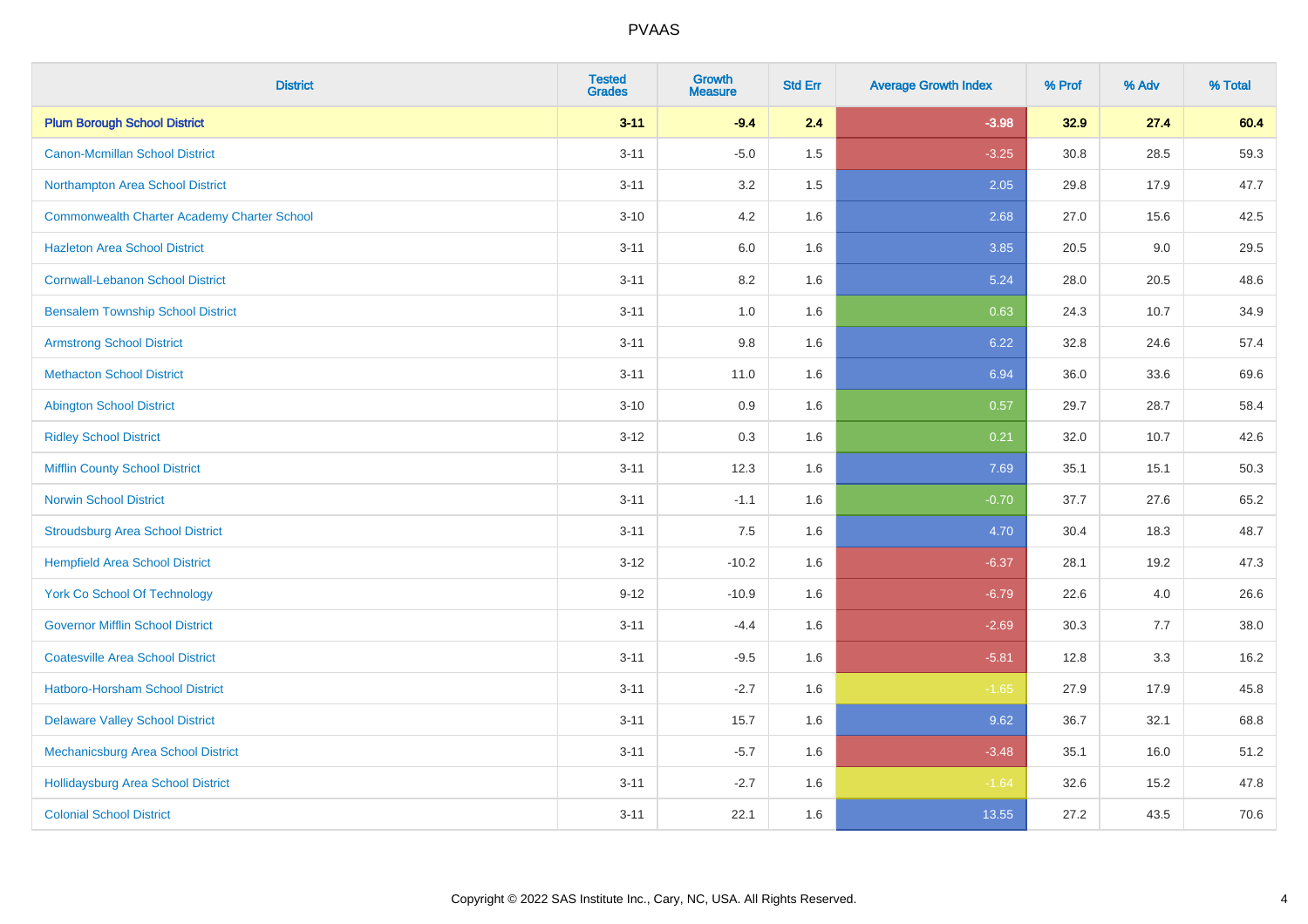| <b>District</b>                               | <b>Tested</b><br><b>Grades</b> | Growth<br><b>Measure</b> | <b>Std Err</b> | <b>Average Growth Index</b> | % Prof | % Adv   | % Total |
|-----------------------------------------------|--------------------------------|--------------------------|----------------|-----------------------------|--------|---------|---------|
| <b>Plum Borough School District</b>           | $3 - 11$                       | $-9.4$                   | 2.4            | $-3.98$                     | 32.9   | 27.4    | 60.4    |
| <b>Warren County School District</b>          | $3 - 11$                       | $-0.1$                   | 1.6            | $-0.06$                     | 26.7   | 9.7     | 36.4    |
| <b>Nazareth Area School District</b>          | $3 - 11$                       | $-2.5$                   | 1.7            | $-1.53$                     | 29.2   | 24.6    | 53.8    |
| Norristown Area School District               | $3-12$                         | $-25.4$                  | 1.7            | $-15.35$                    | 10.6   | $1.8\,$ | 12.4    |
| <b>Kennett Consolidated School District</b>   | $3 - 11$                       | $-10.4$                  | 1.7            | $-6.27$                     | 28.7   | 14.0    | 42.7    |
| <b>Whitehall-Coplay School District</b>       | $3 - 11$                       | 11.8                     | 1.7            | 7.06                        | 32.3   | 21.7    | 54.0    |
| <b>Pine-Richland School District</b>          | $3 - 11$                       | 9.3                      | 1.7            | 5.56                        | 42.3   | 35.8    | 78.1    |
| <b>South Western School District</b>          | $3 - 12$                       | 2.5                      | 1.7            | 1.48                        | 36.2   | 19.7    | 55.9    |
| <b>Conestoga Valley School District</b>       | $3 - 11$                       | 2.4                      | 1.7            | 1.43                        | 35.0   | 23.5    | 58.5    |
| <b>Ephrata Area School District</b>           | $3 - 11$                       | 6.8                      | 1.7            | 4.08                        | 31.6   | 17.1    | 48.8    |
| <b>Abington Heights School District</b>       | $3 - 11$                       | 6.7                      | 1.7            | 4.00                        | 33.8   | 31.7    | 65.5    |
| <b>Bethel Park School District</b>            | $3 - 11$                       | $-4.4$                   | 1.7            | $-2.62$                     | 40.1   | 27.3    | 67.4    |
| Elizabethtown Area School District            | $3 - 12$                       | 7.1                      | 1.7            | 4.19                        | 36.4   | 27.6    | 64.0    |
| <b>Garnet Valley School District</b>          | $3 - 10$                       | 0.2                      | 1.7            | 0.13                        | 34.9   | 26.4    | 61.3    |
| <b>Wissahickon School District</b>            | $3 - 10$                       | $-5.3$                   | 1.7            | $-3.14$                     | 27.5   | 29.0    | 56.6    |
| <b>Exeter Township School District</b>        | $3 - 11$                       | $-1.0$                   | 1.7            | $-0.58$                     | 27.2   | 15.6    | 42.8    |
| <b>Conewago Valley School District</b>        | $3 - 12$                       | 7.6                      | 1.7            | 4.46                        | 41.3   | 19.4    | 60.6    |
| <b>Peters Township School District</b>        | $3 - 11$                       | 14.1                     | 1.7            | 8.16                        | 35.2   | 41.6    | 76.8    |
| <b>Carlisle Area School District</b>          | $3 - 11$                       | $-5.2$                   | 1.7            | $-2.99$                     | 28.0   | 19.3    | 47.3    |
| <b>Unionville-Chadds Ford School District</b> | $3 - 11$                       | 15.8                     | 1.7            | 9.12                        | 31.2   | 48.0    | 79.2    |
| <b>Springfield School District</b>            | $3 - 11$                       | 1.2                      | 1.7            | 0.69                        | 31.8   | 25.2    | 56.9    |
| <b>Shaler Area School District</b>            | $3 - 11$                       | $-2.1$                   | 1.8            | $-1.18$                     | 32.0   | 13.0    | 45.0    |
| <b>Penn-Trafford School District</b>          | $3 - 11$                       | 2.9                      | 1.8            | 1.68                        | 46.3   | 26.2    | 72.5    |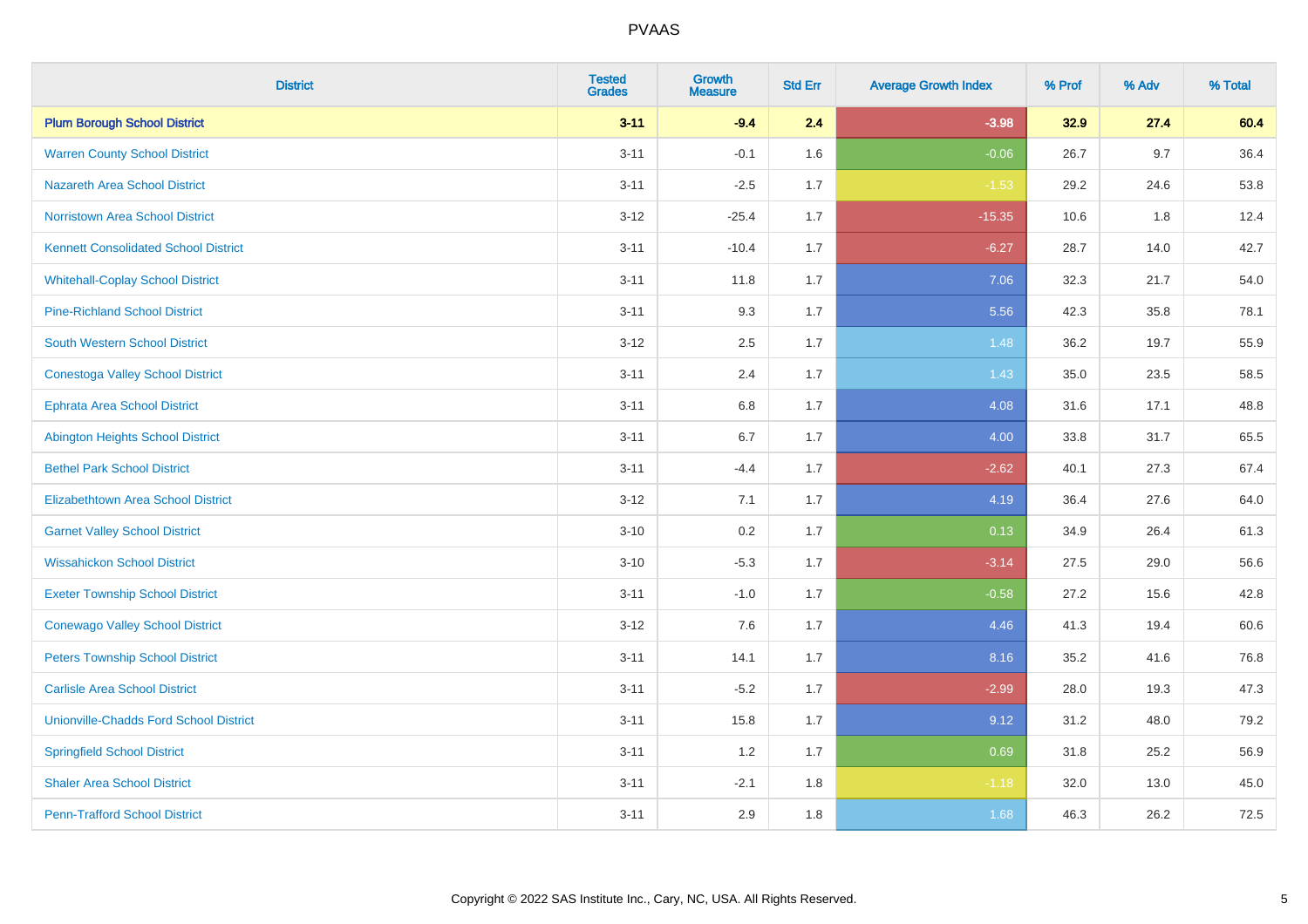| <b>District</b>                             | <b>Tested</b><br><b>Grades</b> | Growth<br><b>Measure</b> | <b>Std Err</b> | <b>Average Growth Index</b> | % Prof | % Adv | % Total |
|---------------------------------------------|--------------------------------|--------------------------|----------------|-----------------------------|--------|-------|---------|
| <b>Plum Borough School District</b>         | $3 - 11$                       | $-9.4$                   | 2.4            | $-3.98$                     | 32.9   | 27.4  | 60.4    |
| <b>Shippensburg Area School District</b>    | $3 - 11$                       | 0.5                      | 1.8            | 0.26                        | 23.5   | 22.8  | 46.3    |
| <b>Upper Saint Clair School District</b>    | $3 - 11$                       | 13.8                     | 1.8            | 7.86                        | 32.2   | 44.5  | 76.7    |
| <b>Oxford Area School District</b>          | $3 - 11$                       | $-3.1$                   | 1.8            | $-1.77$                     | 27.5   | 14.5  | 42.0    |
| <b>Lower Dauphin School District</b>        | $3 - 11$                       | 5.3                      | 1.8            | 3.03                        | 30.6   | 26.8  | 57.5    |
| <b>York City School District</b>            | $3 - 12$                       | $-17.7$                  | 1.8            | $-10.05$                    | 3.2    | 0.7   | 3.9     |
| <b>Keystone Central School District</b>     | $3 - 11$                       | 3.6                      | 1.8            | 2.04                        | 27.1   | 14.6  | 41.8    |
| <b>Penn-Delco School District</b>           | $3 - 11$                       | 1.3                      | 1.8            | 0.75                        | 26.5   | 12.6  | 39.1    |
| <b>Trinity Area School District</b>         | $3 - 11$                       | $-8.7$                   | 1.8            | $-4.87$                     | 20.9   | 9.8   | 30.8    |
| Pocono Mountain School District             | $3 - 12$                       | $-4.3$                   | 1.8            | $-2.43$                     | 35.5   | 17.1  | 52.6    |
| <b>Waynesboro Area School District</b>      | $3-12$                         | 3.0                      | 1.8            | 1.67                        | 26.0   | 23.5  | 49.5    |
| <b>North Hills School District</b>          | $3 - 11$                       | $-15.8$                  | 1.8            | $-8.84$                     | 26.4   | 19.8  | 46.2    |
| Palmyra Area School District                | $3 - 11$                       | 16.2                     | 1.8            | 9.02                        | 38.8   | 34.0  | 72.8    |
| Moon Area School District                   | $3 - 11$                       | 1.5                      | 1.8            | 0.86                        | 34.5   | 25.5  | 60.0    |
| <b>Upper Dublin School District</b>         | $3 - 12$                       | 2.1                      | 1.8            | 1.19                        | 34.7   | 30.0  | 64.7    |
| South Fayette Township School District      | $3 - 11$                       | $6.0\,$                  | 1.8            | 3.33                        | 32.2   | 38.3  | 70.5    |
| Northeastern York School District           | $3 - 11$                       | 3.8                      | 1.8            | 2.11                        | 32.7   | 21.0  | 53.7    |
| Northern York County School District        | $3 - 11$                       | 8.4                      | 1.8            | 4.63                        | 24.3   | 23.1  | 47.4    |
| <b>Pleasant Valley School District</b>      | $3 - 11$                       | $-3.3$                   | 1.8            | $-1.80$                     | 28.5   | 10.4  | 39.0    |
| <b>Solanco School District</b>              | $3 - 11$                       | 2.2                      | 1.8            | 1.18                        | 27.2   | 15.0  | 42.3    |
| <b>Southern York County School District</b> | $3 - 11$                       | 15.5                     | 1.8            | 8.48                        | 37.6   | 29.2  | 66.8    |
| <b>Phoenixville Area School District</b>    | $3 - 11$                       | 7.3                      | 1.8            | 3.96                        | 32.3   | 27.6  | 59.8    |
| South Eastern School District               | $3 - 11$                       | $-1.0$                   | 1.8            | $-0.55$                     | 36.4   | 17.1  | 53.5    |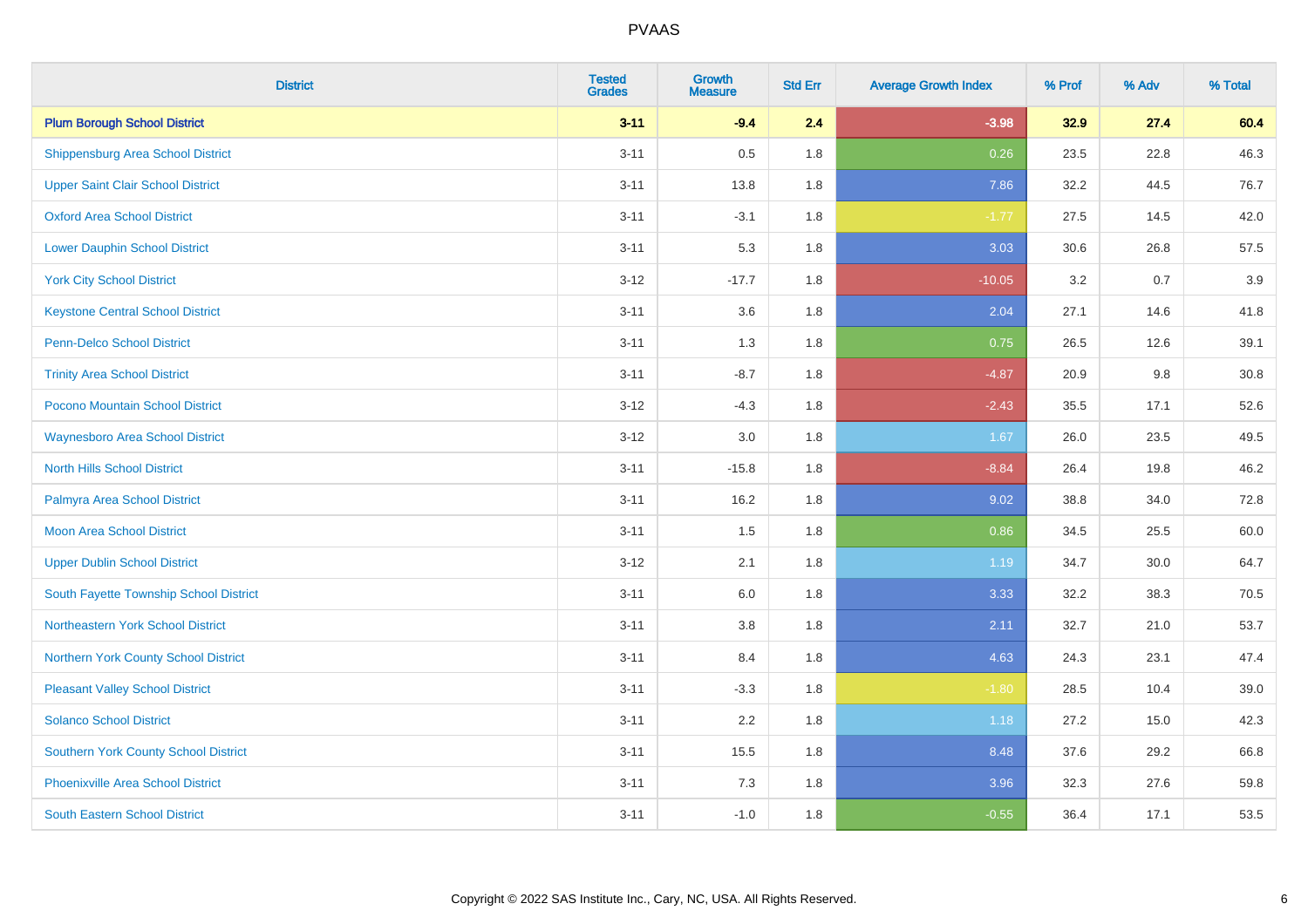| <b>District</b>                           | <b>Tested</b><br><b>Grades</b> | Growth<br><b>Measure</b> | <b>Std Err</b> | <b>Average Growth Index</b> | % Prof | % Adv | % Total |
|-------------------------------------------|--------------------------------|--------------------------|----------------|-----------------------------|--------|-------|---------|
| <b>Plum Borough School District</b>       | $3 - 11$                       | $-9.4$                   | 2.4            | $-3.98$                     | 32.9   | 27.4  | 60.4    |
| <b>Franklin Regional School District</b>  | $3 - 11$                       | 11.3                     | 1.8            | 6.13                        | 30.0   | 35.0  | 65.0    |
| <b>Warwick School District</b>            | $3 - 11$                       | 21.7                     | 1.8            | 11.76                       | 27.7   | 36.3  | 64.0    |
| <b>Radnor Township School District</b>    | $3 - 12$                       | 7.5                      | 1.9            | 4.03                        | 33.0   | 38.3  | 71.3    |
| <b>Penncrest School District</b>          | $3 - 11$                       | 6.0                      | 1.9            | 3.24                        | 31.1   | 16.9  | 48.0    |
| Fox Chapel Area School District           | $3 - 11$                       | 17.6                     | 1.9            | 9.47                        | 22.9   | 52.0  | 74.9    |
| <b>Baldwin-Whitehall School District</b>  | $3 - 11$                       | $-5.5$                   | 1.9            | $-2.93$                     | 32.0   | 14.7  | 46.7    |
| <b>Upper Perkiomen School District</b>    | $3 - 11$                       | $5.7\,$                  | 1.9            | 3.04                        | 25.4   | 19.9  | 45.4    |
| Daniel Boone Area School District         | $3 - 12$                       | $0.9\,$                  | 1.9            | 0.46                        | 28.9   | 22.0  | 51.0    |
| <b>Lebanon School District</b>            | $3 - 11$                       | $-1.2$                   | 1.9            | $-0.63$                     | 15.2   | 6.4   | 21.6    |
| <b>Dover Area School District</b>         | $3 - 12$                       | 7.1                      | 1.9            | 3.78                        | 33.0   | 18.7  | 51.7    |
| Pennsylvania Leadership Charter School    | $3 - 11$                       | 8.0                      | 1.9            | 4.22                        | 33.1   | 27.8  | 60.9    |
| <b>Cocalico School District</b>           | $3 - 11$                       | 12.3                     | 1.9            | 6.48                        | 28.2   | 32.3  | 60.5    |
| <b>Muhlenberg School District</b>         | $3 - 10$                       | $-17.8$                  | 1.9            | $-9.34$                     | 12.4   | 4.6   | 17.0    |
| West Jefferson Hills School District      | $3 - 11$                       | 1.9                      | 1.9            | 0.99                        | 34.8   | 27.3  | 62.1    |
| <b>Twin Valley School District</b>        | $3 - 12$                       | $-3.2$                   | 1.9            | $-1.68$                     | 38.8   | 19.8  | 58.6    |
| <b>Mars Area School District</b>          | $3 - 10$                       | 6.6                      | 1.9            | 3.45                        | 36.7   | 32.4  | 69.1    |
| <b>William Penn School District</b>       | $3 - 12$                       | 7.0                      | 1.9            | 3.61                        | 14.0   | 7.2   | 21.3    |
| Red Lion Area School District             | $3 - 11$                       | 4.5                      | 1.9            | 2.31                        | 32.3   | 21.5  | 53.8    |
| <b>Lampeter-Strasburg School District</b> | $3 - 12$                       | 11.0                     | 1.9            | 5.69                        | 35.4   | 32.3  | 67.7    |
| <b>Harrisburg City School District</b>    | $3 - 11$                       | $-0.2$                   | 2.0            | $-0.11$                     | 6.0    | 2.0   | 8.0     |
| <b>Upper Merion Area School District</b>  | $3 - 11$                       | 14.0                     | 2.0            | 7.15                        | 34.4   | 32.6  | 67.0    |
| <b>Pottsgrove School District</b>         | $3 - 11$                       | $-5.5$                   | 2.0            | $-2.78$                     | 28.6   | 10.3  | 38.8    |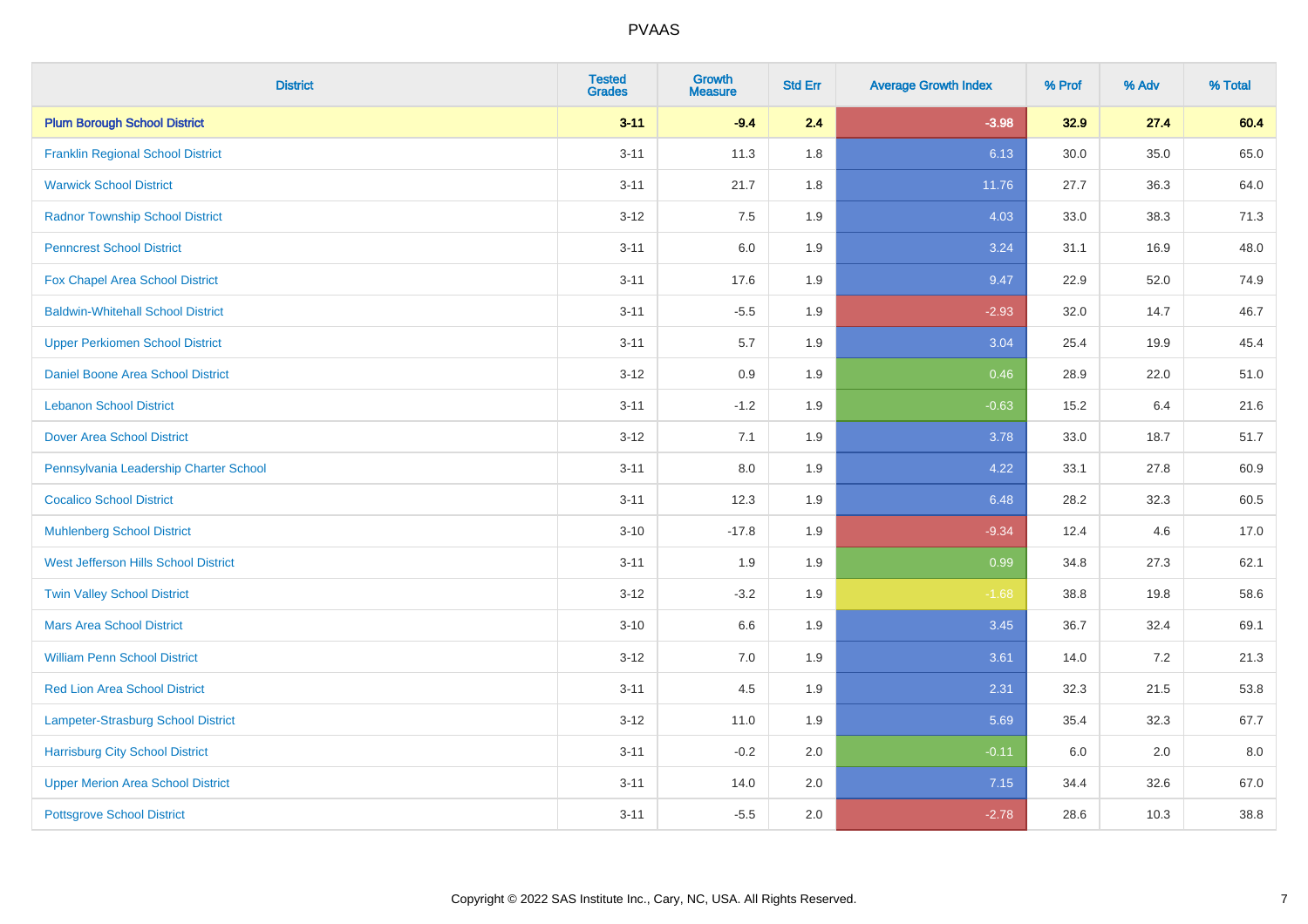| <b>District</b>                                | <b>Tested</b><br><b>Grades</b> | <b>Growth</b><br><b>Measure</b> | <b>Std Err</b> | <b>Average Growth Index</b> | % Prof | % Adv | % Total |
|------------------------------------------------|--------------------------------|---------------------------------|----------------|-----------------------------|--------|-------|---------|
| <b>Plum Borough School District</b>            | $3 - 11$                       | $-9.4$                          | 2.4            | $-3.98$                     | 32.9   | 27.4  | 60.4    |
| <b>Hampton Township School District</b>        | $3 - 11$                       | 7.4                             | 2.0            | 3.79                        | 37.9   | 39.2  | 77.0    |
| <b>Manheim Central School District</b>         | $3 - 11$                       | 12.8                            | 2.0            | 6.52                        | 27.8   | 35.4  | 63.2    |
| <b>Great Valley School District</b>            | $3 - 11$                       | 5.4                             | 2.0            | 2.77                        | 33.8   | 33.5  | 67.3    |
| <b>Interboro School District</b>               | $3 - 12$                       | $-8.4$                          | 2.0            | $-4.27$                     | 27.6   | 6.4   | 34.1    |
| <b>Greater Latrobe School District</b>         | $3 - 11$                       | $-14.1$                         | 2.0            | $-7.14$                     | 41.0   | 12.6  | 53.6    |
| <b>Derry Township School District</b>          | $3 - 10$                       | 20.1                            | 2.0            | 10.20                       | 32.8   | 46.9  | 79.7    |
| <b>Upper Moreland Township School District</b> | $3 - 11$                       | 1.1                             | 2.0            | 0.56                        | 24.8   | 26.6  | 51.3    |
| <b>Connellsville Area School District</b>      | $3 - 11$                       | $-5.3$                          | 2.0            | $-2.67$                     | 24.2   | 5.0   | 29.1    |
| <b>Gettysburg Area School District</b>         | $3 - 11$                       | $-6.0$                          | 2.0            | $-3.02$                     | 28.8   | 19.6  | 48.5    |
| <b>Greencastle-Antrim School District</b>      | $3 - 11$                       | $-0.3$                          | 2.0            | $-0.14$                     | 30.9   | 22.2  | 53.1    |
| <b>West Allegheny School District</b>          | $3 - 12$                       | 8.6                             | 2.0            | 4.34                        | 37.3   | 27.2  | 64.5    |
| <b>Lower Moreland Township School District</b> | $3 - 11$                       | 8.7                             | 2.0            | 4.35                        | 38.2   | 33.2  | 71.4    |
| <b>Bellefonte Area School District</b>         | $3 - 11$                       | 6.7                             | 2.0            | 3.34                        | 28.8   | 21.5  | 50.2    |
| <b>Gateway School District</b>                 | $3 - 11$                       | 3.1                             | 2.0            | 1.55                        | 35.7   | 18.5  | 54.2    |
| <b>Dubois Area School District</b>             | $3 - 11$                       | $-2.8$                          | 2.0            | $-1.37$                     | 35.5   | 19.0  | 54.6    |
| <b>Fleetwood Area School District</b>          | $3 - 10$                       | 10.4                            | 2.0            | 5.19                        | 31.7   | 25.8  | 57.5    |
| Juniata County School District                 | $3-12$                         | 7.7                             | 2.0            | 3.81                        | 22.9   | 18.9  | 41.8    |
| <b>Indiana Area School District</b>            | $3 - 11$                       | 12.0                            | 2.0            | 5.98                        | 30.0   | 30.4  | 60.3    |
| <b>Cheltenham School District</b>              | $3 - 11$                       | $-17.6$                         | 2.0            | $-8.74$                     | 24.4   | 8.3   | 32.6    |
| <b>Tunkhannock Area School District</b>        | $3 - 11$                       | 1.4                             | 2.0            | 0.71                        | 29.8   | 18.1  | 47.9    |
| <b>Bangor Area School District</b>             | $3-12$                         | $-1.2$                          | 2.0            | $-0.60$                     | 25.8   | 12.7  | 38.5    |
| Kiski Area School District                     | $3 - 11$                       | $-4.0$                          | 2.0            | $-1.99$                     | 23.1   | 18.2  | 41.3    |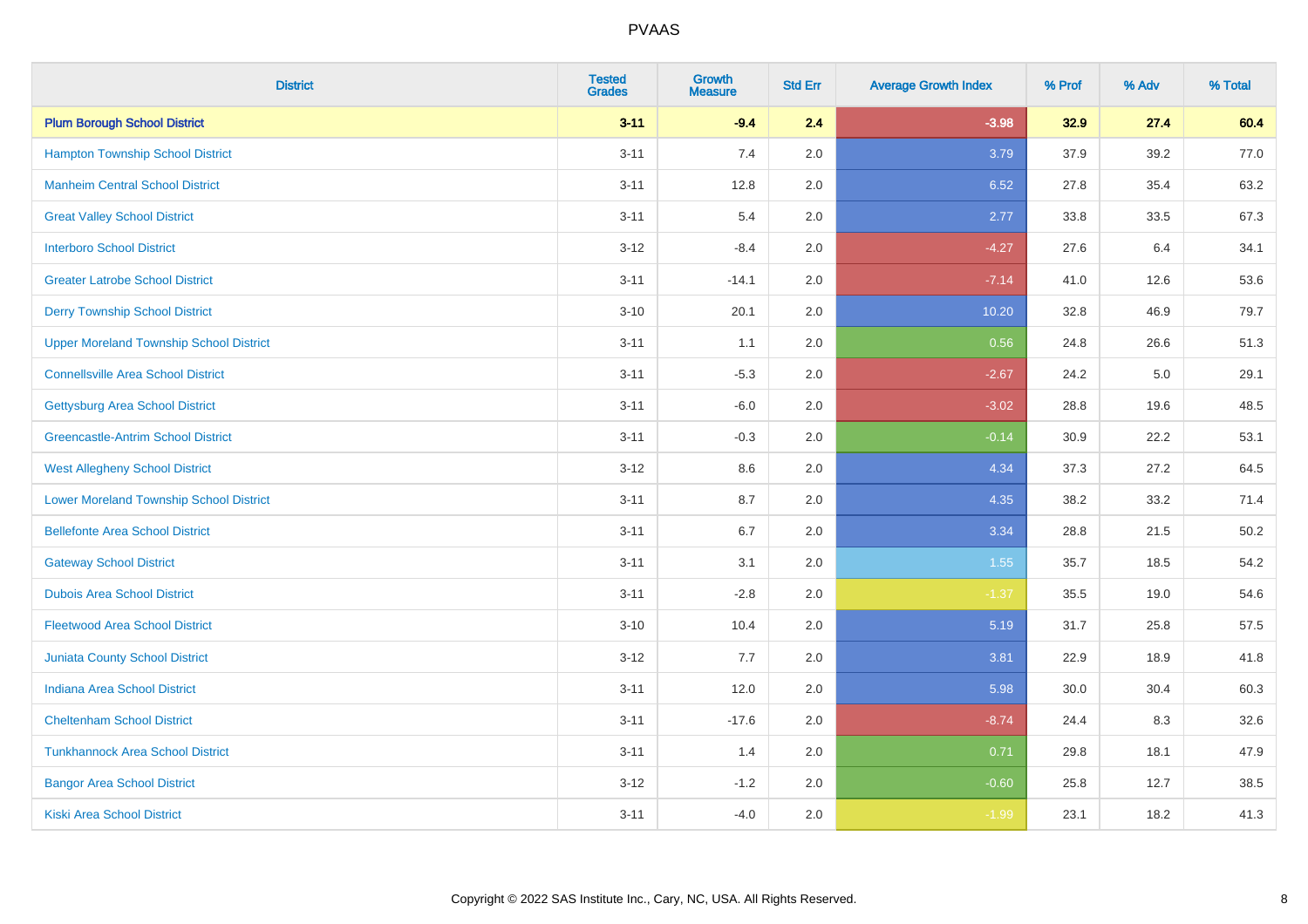| <b>District</b>                               | <b>Tested</b><br><b>Grades</b> | <b>Growth</b><br><b>Measure</b> | <b>Std Err</b> | <b>Average Growth Index</b> | % Prof | % Adv | % Total |
|-----------------------------------------------|--------------------------------|---------------------------------|----------------|-----------------------------|--------|-------|---------|
| <b>Plum Borough School District</b>           | $3 - 11$                       | $-9.4$                          | 2.4            | $-3.98$                     | 32.9   | 27.4  | 60.4    |
| <b>Spring Grove Area School District</b>      | $3 - 11$                       | 3.9                             | 2.0            | 1.90                        | 30.0   | 23.0  | 53.0    |
| <b>Montour School District</b>                | $3 - 11$                       | $-6.1$                          | 2.1            | $-2.95$                     | 31.8   | 23.6  | 55.3    |
| <b>Wallenpaupack Area School District</b>     | $3 - 11$                       | $8.8\,$                         | 2.1            | 4.28                        | 28.5   | 18.9  | 47.4    |
| 21st Century Cyber Charter School             | $6 - 12$                       | 6.6                             | 2.1            | 3.16                        | 29.0   | 21.8  | 50.8    |
| <b>Pottsville Area School District</b>        | $3-12$                         | $-4.9$                          | 2.1            | $-2.36$                     | 21.8   | 7.9   | 29.6    |
| Esperanza Academy Charter School              | $4 - 11$                       | 2.1                             | 2.1            | 1.01                        | 14.2   | 3.6   | 17.8    |
| <b>Dallas School District</b>                 | $3 - 11$                       | 8.1                             | 2.1            | 3.87                        | 32.4   | 22.4  | 54.8    |
| Selinsgrove Area School District              | $3 - 12$                       | $-5.7$                          | 2.1            | $-2.74$                     | 25.4   | 13.9  | 39.2    |
| <b>York Suburban School District</b>          | $3 - 11$                       | 7.4                             | 2.1            | 3.55                        | 24.9   | 31.2  | 56.1    |
| Mifflinburg Area School District              | $3 - 11$                       | $-6.0$                          | 2.1            | $-2.87$                     | 32.7   | 13.3  | 46.0    |
| <b>Blue Mountain School District</b>          | $3 - 10$                       | 12.2                            | 2.1            | 5.81                        | 30.7   | 26.1  | 56.8    |
| <b>Southern Lehigh School District</b>        | $3 - 11$                       | $-4.1$                          | 2.1            | $-1.94$                     | 39.3   | 28.0  | 67.2    |
| <b>Crawford Central School District</b>       | $3 - 11$                       | 5.7                             | 2.1            | 2.71                        | 26.4   | 15.8  | 42.1    |
| <b>Freeport Area School District</b>          | $3 - 10$                       | $-0.2$                          | 2.1            | $-0.10$                     | 37.4   | 29.8  | 67.2    |
| <b>Conrad Weiser Area School District</b>     | $3 - 11$                       | 7.1                             | 2.1            | 3.34                        | 28.2   | 14.4  | 42.6    |
| Northwestern Lehigh School District           | $3 - 11$                       | $-2.4$                          | 2.1            | $-1.14$                     | 41.7   | 17.9  | 59.5    |
| East Pennsboro Area School District           | $3 - 11$                       | 4.8                             | 2.1            | 2.26                        | 36.8   | 16.9  | 53.7    |
| <b>Rose Tree Media School District</b>        | $3 - 10$                       | $-2.8$                          | 2.1            | $-1.33$                     | 35.2   | 29.6  | 64.8    |
| <b>Chartiers Valley School District</b>       | $3 - 11$                       | $-9.1$                          | 2.1            | $-4.23$                     | 20.7   | 17.4  | 38.0    |
| <b>Eastern Lebanon County School District</b> | $3 - 11$                       | 4.0                             | 2.1            | 1.89                        | 23.5   | 11.5  | 35.0    |
| <b>East Lycoming School District</b>          | $3 - 11$                       | $-10.9$                         | 2.1            | $-5.08$                     | 22.5   | 8.2   | 30.8    |
| <b>Tuscarora School District</b>              | $3 - 11$                       | 13.4                            | 2.2            | 6.20                        | 37.1   | 26.3  | 63.4    |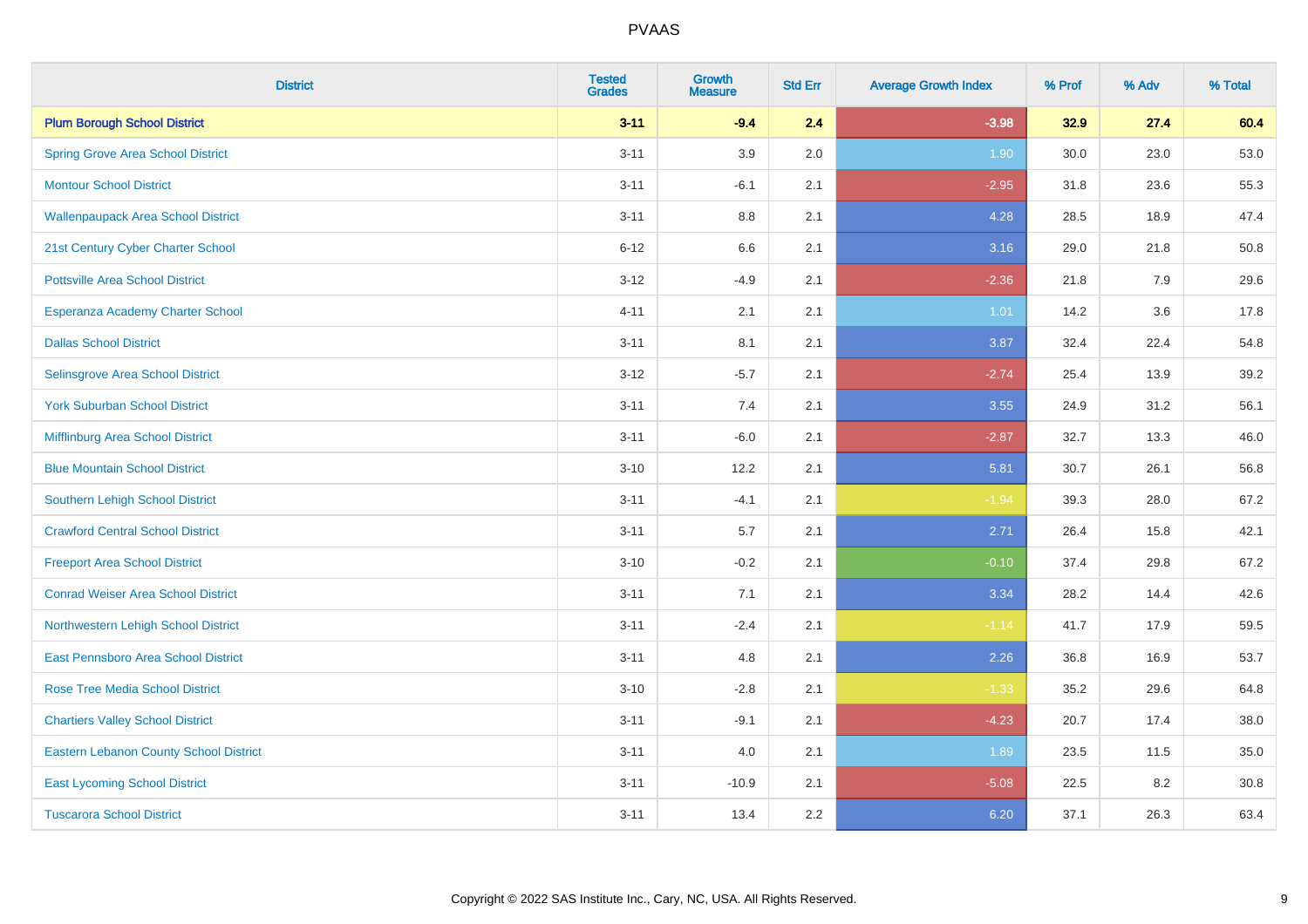| <b>District</b>                               | <b>Tested</b><br><b>Grades</b> | <b>Growth</b><br><b>Measure</b> | <b>Std Err</b> | <b>Average Growth Index</b> | % Prof | % Adv   | % Total |
|-----------------------------------------------|--------------------------------|---------------------------------|----------------|-----------------------------|--------|---------|---------|
| <b>Plum Borough School District</b>           | $3 - 11$                       | $-9.4$                          | 2.4            | $-3.98$                     | 32.9   | 27.4    | 60.4    |
| <b>Donegal School District</b>                | $3 - 12$                       | 5.9                             | 2.2            | 2.72                        | 34.1   | 23.1    | 57.2    |
| <b>Mckeesport Area School District</b>        | $3 - 12$                       | 4.6                             | 2.2            | 2.14                        | 21.1   | 4.4     | 25.5    |
| North Schuylkill School District              | $3 - 11$                       | $-4.7$                          | 2.2            | $-2.16$                     | 20.2   | 11.7    | 31.9    |
| <b>Pittston Area School District</b>          | $3 - 11$                       | $-8.2$                          | 2.2            | $-3.75$                     | 26.7   | 14.8    | 41.5    |
| <b>Ringgold School District</b>               | $3 - 11$                       | 2.9                             | 2.2            | 1.32                        | 23.8   | 13.3    | 37.1    |
| <b>Wallingford-Swarthmore School District</b> | $3 - 10$                       | 5.0                             | 2.2            | 2.25                        | 33.3   | 37.1    | 70.4    |
| <b>New Foundations Charter School</b>         | $3 - 11$                       | 0.6                             | 2.2            | 0.29                        | 22.4   | 4.0     | 26.4    |
| <b>Crestwood School District</b>              | $3 - 11$                       | $-3.4$                          | 2.2            | $-1.52$                     | 33.1   | 21.7    | 54.9    |
| <b>Fort Leboeuf School District</b>           | $3 - 11$                       | 3.5                             | 2.2            | 1.58                        | 32.0   | 16.8    | 48.8    |
| <b>Pottstown School District</b>              | $3 - 12$                       | 2.0                             | 2.2            | 0.88                        | 19.4   | $6.2\,$ | 25.6    |
| <b>Valley View School District</b>            | $3 - 11$                       | 9.3                             | 2.2            | 4.18                        | 26.6   | 23.1    | 49.7    |
| Saint Marys Area School District              | $3 - 11$                       | 6.0                             | 2.2            | 2.69                        | 35.4   | 18.3    | 53.7    |
| <b>Bucks County Technical High School</b>     | $9 - 10$                       | $-2.9$                          | 2.2            | $-1.29$                     | 27.7   | 10.4    | 38.2    |
| <b>Saucon Valley School District</b>          | $3 - 11$                       | 18.9                            | 2.2            | 8.48                        | 26.0   | 39.6    | 65.6    |
| South Middleton School District               | $3 - 11$                       | 4.4                             | 2.2            | 1.95                        | 31.1   | 16.4    | 47.5    |
| <b>Schuylkill Valley School District</b>      | $3 - 11$                       | $-1.0$                          | 2.2            | $-0.47$                     | 29.8   | 20.2    | 50.0    |
| South Butler County School District           | $3 - 10$                       | 6.3                             | 2.2            | 2.80                        | 37.8   | 19.2    | 57.0    |
| <b>Greensburg Salem School District</b>       | $3 - 11$                       | $-6.9$                          | 2.2            | $-3.06$                     | 30.3   | 13.3    | 43.6    |
| <b>Grove City Area School District</b>        | $3-12$                         | $-8.8$                          | 2.3            | $-3.89$                     | 25.6   | 16.4    | 42.0    |
| Northern Lebanon School District              | $3 - 11$                       | $-0.7$                          | 2.3            | $-0.29$                     | 18.8   | 6.8     | 25.6    |
| <b>Bradford Area School District</b>          | $3-12$                         | $-1.8$                          | 2.3            | $-0.79$                     | 31.2   | 16.7    | 47.9    |
| <b>Big Spring School District</b>             | $3 - 11$                       | $-9.8$                          | 2.3            | $-4.32$                     | 23.6   | 12.9    | 36.5    |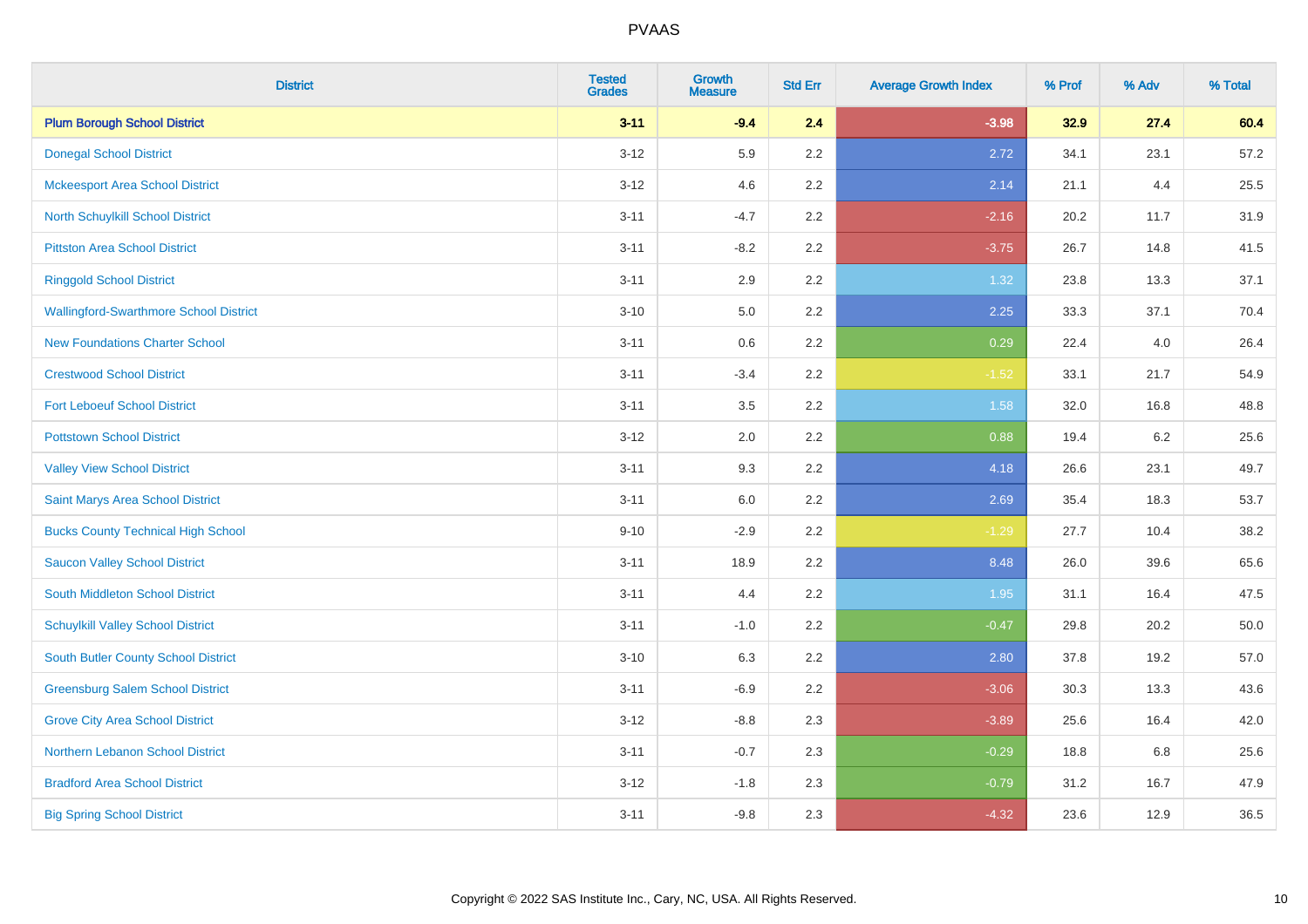| <b>District</b>                             | <b>Tested</b><br><b>Grades</b> | <b>Growth</b><br><b>Measure</b> | <b>Std Err</b> | <b>Average Growth Index</b> | % Prof | % Adv   | % Total |
|---------------------------------------------|--------------------------------|---------------------------------|----------------|-----------------------------|--------|---------|---------|
| <b>Plum Borough School District</b>         | $3 - 11$                       | $-9.4$                          | 2.4            | $-3.98$                     | 32.9   | 27.4    | 60.4    |
| <b>Central Cambria School District</b>      | $3 - 11$                       | $-12.7$                         | 2.3            | $-5.61$                     | 19.4   | 7.4     | 26.9    |
| <b>Corry Area School District</b>           | $3 - 11$                       | $-6.8$                          | 2.3            | $-3.01$                     | 24.0   | 8.8     | 32.8    |
| <b>New Castle Area School District</b>      | $3 - 12$                       | $-13.6$                         | 2.3            | $-5.99$                     | 17.6   | 2.0     | 19.5    |
| <b>Tyrone Area School District</b>          | $3-12$                         | 29.2                            | 2.3            | 12.86                       | 36.6   | 29.1    | 65.7    |
| <b>Mount Pleasant Area School District</b>  | $3 - 11$                       | $-5.4$                          | 2.3            | $-2.37$                     | 33.3   | 8.7     | 42.0    |
| <b>Keystone Oaks School District</b>        | $3 - 11$                       | $-7.2$                          | 2.3            | $-3.14$                     | 30.0   | 11.1    | 41.0    |
| <b>Belle Vernon Area School District</b>    | $3 - 11$                       | 11.1                            | 2.3            | 4.88                        | 31.6   | 25.4    | 57.1    |
| <b>Central Columbia School District</b>     | $3-12$                         | 0.3                             | 2.3            | 0.12                        | 25.4   | 37.6    | 63.0    |
| <b>Eastern York School District</b>         | $3 - 11$                       | $-6.2$                          | 2.3            | $-2.70$                     | 27.8   | 18.5    | 46.4    |
| <b>Laurel Highlands School District</b>     | $3 - 11$                       | $-3.8$                          | 2.3            | $-1.63$                     | 20.9   | 14.6    | 35.4    |
| <b>Marple Newtown School District</b>       | $3 - 11$                       | 20.6                            | 2.3            | 8.95                        | 31.1   | 42.7    | 73.8    |
| <b>West Perry School District</b>           | $3 - 11$                       | 11.0                            | 2.3            | 4.76                        | 26.9   | 20.5    | 47.4    |
| <b>Harbor Creek School District</b>         | $3 - 11$                       | 13.4                            | 2.3            | 5.80                        | 34.5   | 40.7    | 75.2    |
| <b>Albert Gallatin Area School District</b> | $3 - 11$                       | $-1.7$                          | 2.3            | $-0.72$                     | 31.9   | 20.7    | 52.7    |
| <b>Avonworth School District</b>            | $3 - 10$                       | $-6.2$                          | 2.3            | $-2.68$                     | 35.9   | 14.1    | 50.0    |
| Dauphin County Technical School             | $9 - 11$                       | $-3.9$                          | 2.3            | $-1.67$                     | 18.3   | 11.1    | 29.3    |
| <b>Blackhawk School District</b>            | $3 - 11$                       | 2.0                             | 2.3            | 0.87                        | 34.6   | 20.7    | 55.3    |
| <b>Wyoming Valley West School District</b>  | $3 - 11$                       | $-5.5$                          | 2.3            | $-2.38$                     | 22.2   | 9.2     | 31.4    |
| <b>Mount Carmel Area School District</b>    | $3 - 11$                       | $-7.9$                          | 2.3            | $-3.38$                     | 18.2   | 4.4     | 22.6    |
| <b>Highlands School District</b>            | $3 - 11$                       | $-1.3$                          | 2.3            | $-0.55$                     | 32.6   | 10.5    | 43.0    |
| <b>Sharon City School District</b>          | $3 - 11$                       | $-6.5$                          | 2.3            | $-2.79$                     | 13.1   | $5.0\,$ | 18.1    |
| <b>Athens Area School District</b>          | $3 - 11$                       | 2.6                             | 2.3            | 1.11                        | 34.9   | 12.3    | 47.3    |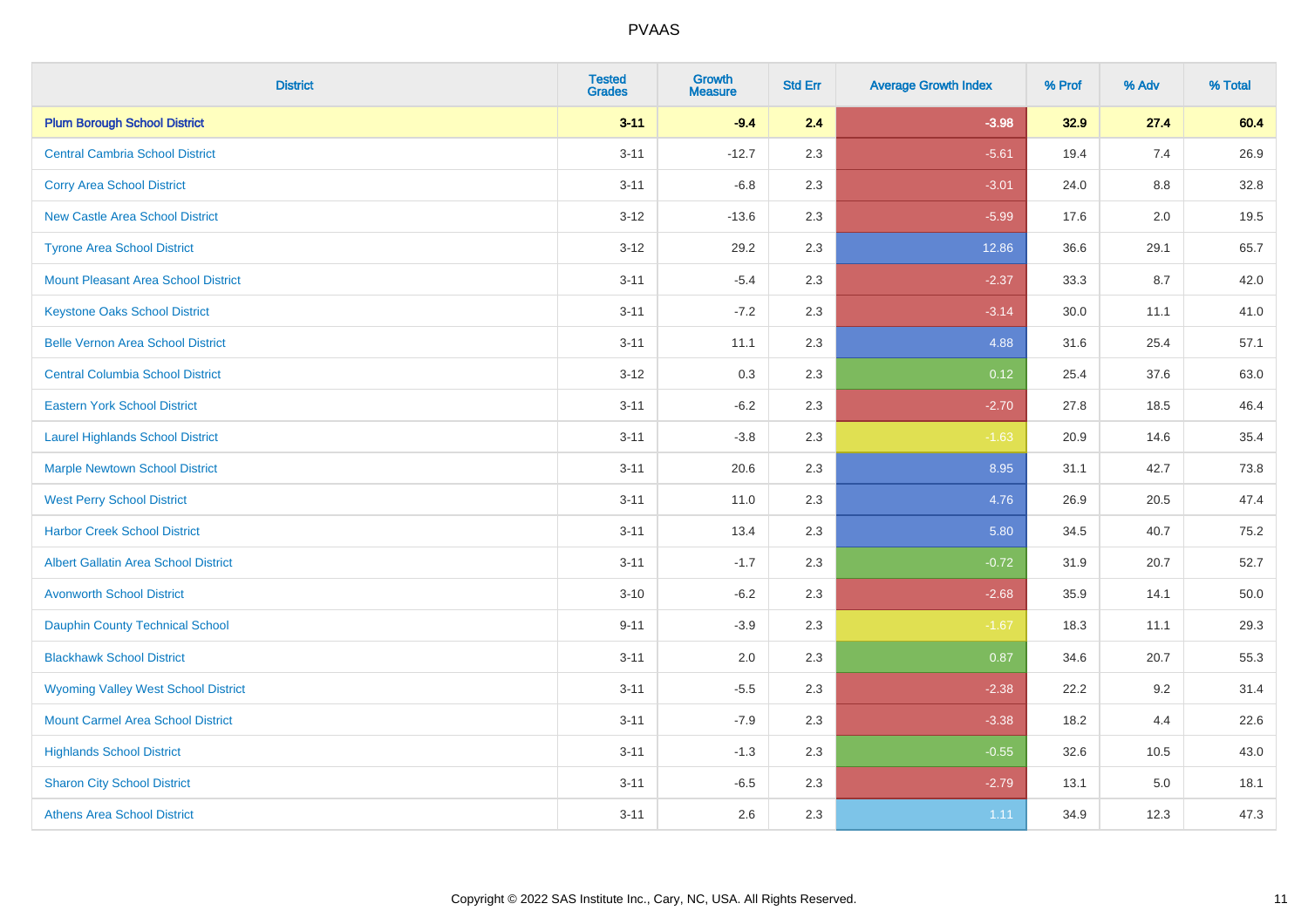| <b>District</b>                          | <b>Tested</b><br><b>Grades</b> | Growth<br><b>Measure</b> | <b>Std Err</b> | <b>Average Growth Index</b> | % Prof | % Adv | % Total |
|------------------------------------------|--------------------------------|--------------------------|----------------|-----------------------------|--------|-------|---------|
| <b>Plum Borough School District</b>      | $3 - 11$                       | $-9.4$                   | 2.4            | $-3.98$                     | 32.9   | 27.4  | 60.4    |
| <b>Wilson Area School District</b>       | $3 - 11$                       | $-0.3$                   | 2.4            | $-0.12$                     | 35.4   | 14.6  | 50.0    |
| <b>Lehighton Area School District</b>    | $3 - 11$                       | 11.4                     | 2.4            | 4.84                        | 30.5   | 24.9  | 55.3    |
| <b>Plum Borough School District</b>      | $3 - 11$                       | $-9.4$                   | 2.4            | $-3.98$                     | 32.9   | 27.4  | 60.4    |
| <b>Tamaqua Area School District</b>      | $3 - 12$                       | 6.5                      | 2.4            | 2.72                        | 34.3   | 17.5  | 51.8    |
| <b>Lewisburg Area School District</b>    | $3 - 11$                       | 1.7                      | 2.4            | 0.72                        | 35.9   | 35.9  | 71.8    |
| <b>Greater Johnstown School District</b> | $3 - 11$                       | $-3.5$                   | 2.4            | $-1.45$                     | 10.3   | 1.3   | 11.5    |
| <b>Somerset Area School District</b>     | $3 - 11$                       | $-7.6$                   | 2.4            | $-3.17$                     | 21.0   | 14.5  | 35.5    |
| <b>Middletown Area School District</b>   | $3 - 11$                       | $-3.4$                   | 2.4            | $-1.44$                     | 34.3   | 15.2  | 49.4    |
| <b>Bedford Area School District</b>      | $3 - 11$                       | 6.4                      | 2.4            | 2.68                        | 31.0   | 20.6  | 51.6    |
| Hamburg Area School District             | $3 - 11$                       | 0.6                      | 2.4            | 0.25                        | 28.0   | 15.5  | 43.6    |
| <b>City CHS</b>                          | $10 - 11$                      | $-5.6$                   | 2.4            | $-2.34$                     | 15.9   | 1.5   | 17.4    |
| <b>Bermudian Springs School District</b> | $3 - 11$                       | 2.5                      | 2.4            | $1.05$                      | 31.8   | 23.5  | 55.3    |
| <b>Wilkes-Barre Area School District</b> | $3 - 11$                       | $-12.4$                  | 2.4            | $-5.18$                     | 14.2   | 3.7   | 17.9    |
| <b>Fairview School District</b>          | $3 - 11$                       | 8.3                      | 2.4            | 3.43                        | 41.9   | 34.9  | 76.7    |
| <b>Penn Hills School District</b>        | $3 - 11$                       | 0.0                      | 2.4            | 0.02                        | 18.4   | 7.1   | 25.6    |
| <b>Penn Cambria School District</b>      | $3 - 11$                       | $-4.5$                   | 2.4            | $-1.86$                     | 27.3   | 15.8  | 43.2    |
| <b>Spring Cove School District</b>       | $3 - 11$                       | 9.1                      | 2.4            | 3.77                        | 31.8   | 25.4  | 57.1    |
| Jim Thorpe Area School District          | $3 - 11$                       | $-10.9$                  | 2.4            | $-4.48$                     | 19.5   | 6.0   | 25.5    |
| <b>Agora Cyber Charter School</b>        | $3 - 11$                       | 14.6                     | 2.4            | 6.03                        | 24.7   | 19.5  | 44.2    |
| <b>General Mclane School District</b>    | $3 - 11$                       | $-10.7$                  | 2.4            | $-4.40$                     | 34.0   | 15.6  | 49.6    |
| <b>Shikellamy School District</b>        | $3 - 10$                       | $-8.3$                   | 2.4            | $-3.42$                     | 20.8   | 18.5  | 39.2    |
| Oil City Area School District            | $3 - 11$                       | 8.6                      | 2.4            | 3.56                        | 29.1   | 13.1  | 42.2    |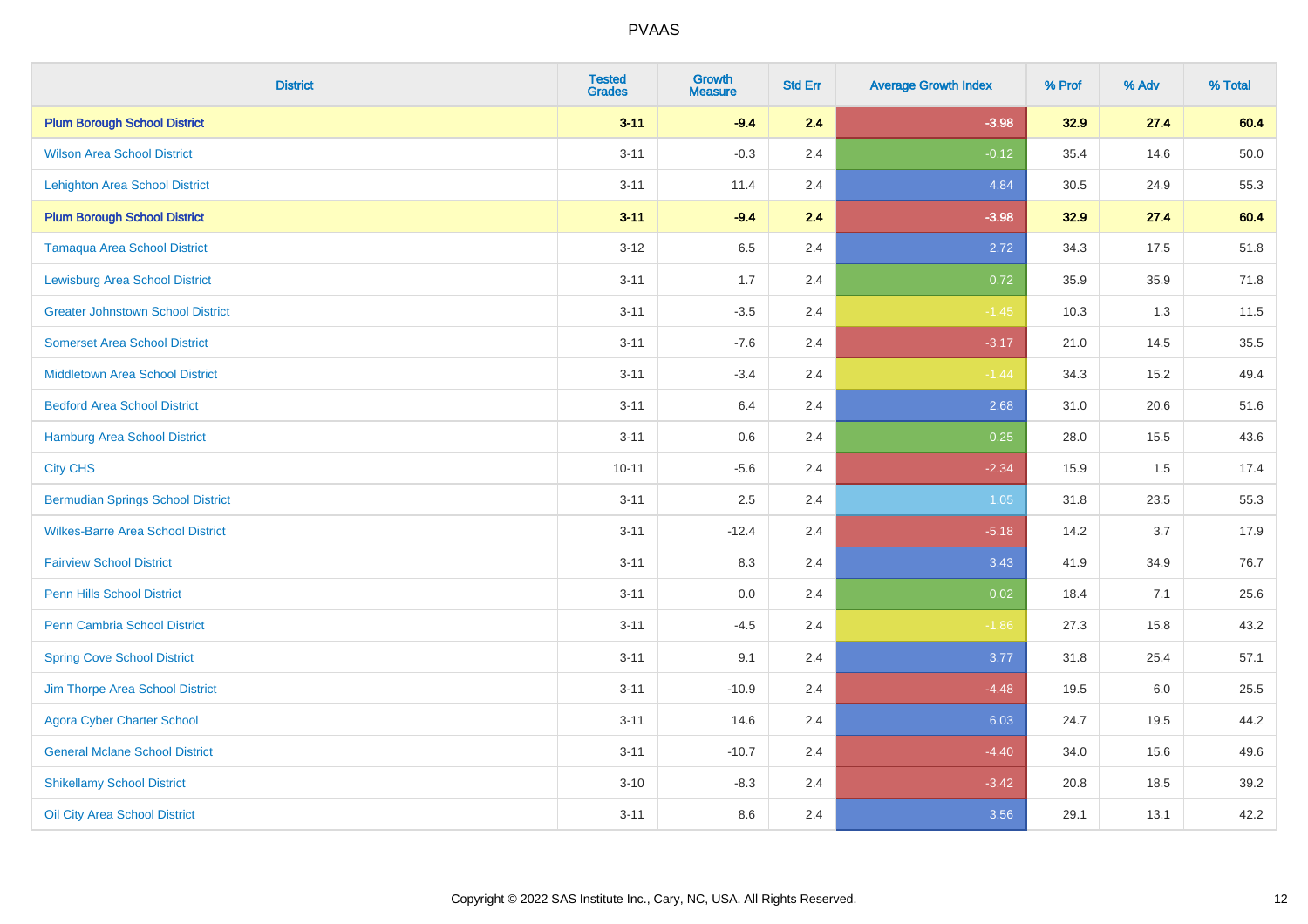| <b>District</b>                                | <b>Tested</b><br><b>Grades</b> | <b>Growth</b><br><b>Measure</b> | <b>Std Err</b> | <b>Average Growth Index</b> | % Prof | % Adv | % Total |
|------------------------------------------------|--------------------------------|---------------------------------|----------------|-----------------------------|--------|-------|---------|
| <b>Plum Borough School District</b>            | $3 - 11$                       | $-9.4$                          | 2.4            | $-3.98$                     | 32.9   | 27.4  | 60.4    |
| <b>Littlestown Area School District</b>        | $3 - 11$                       | 28.7                            | 2.4            | 11.83                       | 38.4   | 29.3  | 67.7    |
| <b>Berwick Area School District</b>            | $3 - 11$                       | $-6.9$                          | 2.4            | $-2.84$                     | 22.3   | 11.5  | 33.8    |
| <b>Tredyffrin-Easttown School District</b>     | $3 - 10$                       | 8.7                             | 2.4            | 3.57                        | 35.2   | 35.8  | 71.0    |
| <b>Annville-Cleona School District</b>         | $3 - 12$                       | 1.1                             | 2.4            | 0.45                        | 34.8   | 13.6  | 48.5    |
| <b>Oley Valley School District</b>             | $3 - 11$                       | 1.4                             | 2.4            | 0.56                        | 37.4   | 23.9  | 61.4    |
| <b>Shamokin Area School District</b>           | $3 - 11$                       | $-2.6$                          | 2.5            | $-1.06$                     | 19.6   | 9.8   | 29.3    |
| <b>Slippery Rock Area School District</b>      | $3 - 11$                       | $-3.8$                          | 2.5            | $-1.56$                     | 30.8   | 21.9  | 52.7    |
| <b>Elizabeth Forward School District</b>       | $3 - 11$                       | $-5.5$                          | 2.5            | $-2.25$                     | 32.2   | 12.8  | 45.0    |
| <b>Wayne Highlands School District</b>         | $3 - 11$                       | 22.5                            | 2.5            | 9.16                        | 33.8   | 40.4  | 74.2    |
| <b>MaST Community Charter School</b>           | $3 - 10$                       | $-0.9$                          | 2.5            | $-0.34$                     | 25.0   | 21.6  | 46.6    |
| <b>Universal Audenried Charter School</b>      | $9 - 11$                       | $-3.8$                          | 2.5            | $-1.53$                     | 3.0    | 0.5   | 3.5     |
| Lehigh Valley Charter High School For The Arts | $9 - 10$                       | $-11.8$                         | 2.5            | $-4.76$                     | 28.9   | 5.7   | 34.6    |
| <b>Deer Lakes School District</b>              | $3 - 11$                       | $-10.0$                         | 2.5            | $-4.02$                     | 27.7   | 9.9   | 37.6    |
| <b>Quaker Valley School District</b>           | $3 - 11$                       | 12.2                            | 2.5            | 4.90                        | 39.5   | 26.4  | 65.9    |
| <b>Wyoming Area School District</b>            | $3 - 10$                       | $-5.5$                          | 2.5            | $-2.21$                     | 32.0   | 9.6   | 41.6    |
| <b>Scranton School District</b>                | $3 - 12$                       | $-10.1$                         | 2.5            | $-4.04$                     | 20.0   | 7.7   | 27.7    |
| <b>West Mifflin Area School District</b>       | $3 - 12$                       | $-11.9$                         | 2.5            | $-4.77$                     | 15.9   | 4.0   | 19.9    |
| <b>Milton Area School District</b>             | $3 - 11$                       | $-10.1$                         | 2.5            | $-4.04$                     | 23.0   | 11.3  | 34.2    |
| <b>Tech Freire Charter School</b>              | $9 - 11$                       | 0.7                             | 2.5            | 0.27                        | 3.6    | 0.0   | 3.6     |
| <b>Upper Adams School District</b>             | $3 - 11$                       | 0.9                             | 2.5            | 0.37                        | 33.0   | 17.0  | 50.0    |
| <b>Hermitage School District</b>               | $3 - 12$                       | 14.0                            | 2.5            | 5.59                        | 34.0   | 27.0  | 61.0    |
| <b>Titusville Area School District</b>         | $3 - 11$                       | $-5.0$                          | 2.5            | $-1.98$                     | 26.5   | 6.8   | 33.3    |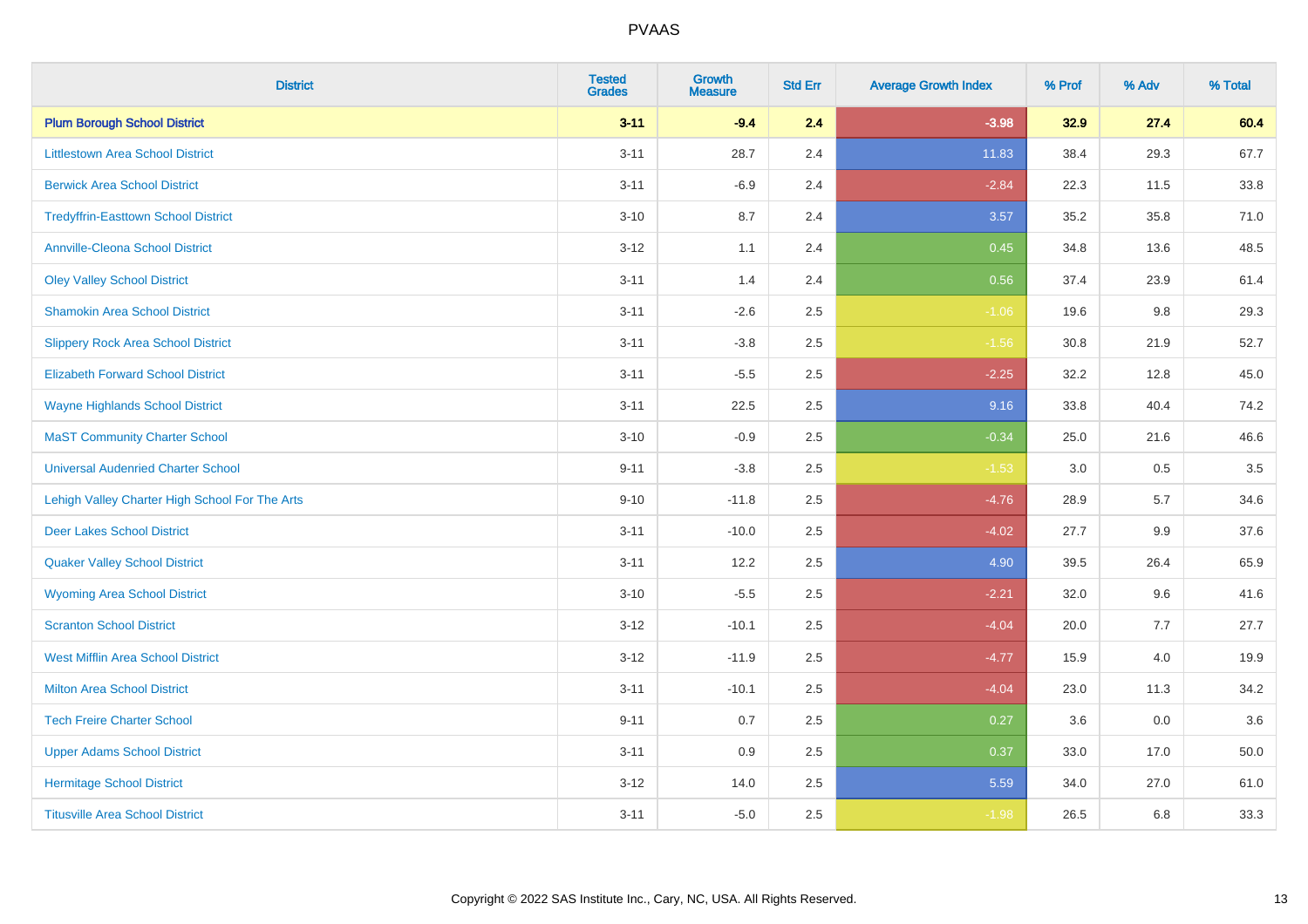| <b>District</b>                                                       | <b>Tested</b><br><b>Grades</b> | <b>Growth</b><br><b>Measure</b> | <b>Std Err</b> | <b>Average Growth Index</b> | % Prof | % Adv | % Total |
|-----------------------------------------------------------------------|--------------------------------|---------------------------------|----------------|-----------------------------|--------|-------|---------|
| <b>Plum Borough School District</b>                                   | $3 - 11$                       | $-9.4$                          | 2.4            | $-3.98$                     | 32.9   | 27.4  | 60.4    |
| Pen Argyl Area School District                                        | $3 - 12$                       | 12.8                            | 2.5            | 5.10                        | 28.5   | 23.8  | 52.3    |
| Northern Lehigh School District                                       | $3 - 12$                       | 6.1                             | 2.5            | 2.42                        | 21.4   | 18.0  | 39.3    |
| <b>Central Greene School District</b>                                 | $3 - 11$                       | $-0.4$                          | 2.5            | $-0.15$                     | 27.8   | 14.8  | 42.6    |
| <b>Bald Eagle Area School District</b>                                | $3 - 11$                       | 7.6                             | 2.5            | 3.00                        | 31.6   | 15.6  | 47.3    |
| <b>Jersey Shore Area School District</b>                              | $3 - 11$                       | 0.7                             | 2.5            | 0.27                        | 39.3   | 13.6  | 52.9    |
| <b>Forest Hills School District</b>                                   | $3 - 11$                       | 1.8                             | 2.5            | 0.71                        | 28.8   | 10.3  | 39.1    |
| Preparatory Charter School Of Mathematics, Science, Tech, And Careers | $9 - 10$                       | $-5.1$                          | 2.5            | $-2.03$                     | 6.3    | 1.4   | 7.7     |
| Ambridge Area School District                                         | $3 - 12$                       | $-19.4$                         | 2.5            | $-7.64$                     | 23.2   | 5.6   | 28.9    |
| <b>Beaver Area School District</b>                                    | $3 - 10$                       | $-3.0$                          | 2.5            | $-1.16$                     | 25.8   | 27.8  | 53.6    |
| <b>Woodland Hills School District</b>                                 | $3 - 12$                       | $-4.2$                          | 2.5            | $-1.66$                     | 10.1   | 1.4   | 11.5    |
| <b>Innovative Arts Academy Charter School</b>                         | $6 - 11$                       | $-7.2$                          | 2.5            | $-2.83$                     | 2.0    | 0.0   | 2.0     |
| <b>South Park School District</b>                                     | $3 - 11$                       | $-8.8$                          | 2.5            | $-3.46$                     | 28.1   | 17.0  | 45.2    |
| <b>Brandywine Heights Area School District</b>                        | $3 - 11$                       | 5.8                             | 2.6            | 2.27                        | 27.7   | 28.6  | 56.2    |
| <b>Conneaut School District</b>                                       | $3 - 12$                       | $-2.3$                          | 2.6            | $-0.91$                     | 27.4   | 9.7   | 37.1    |
| <b>Midd-West School District</b>                                      | $3 - 11$                       | 3.6                             | 2.6            | 1.42                        | 28.6   | 25.0  | 53.6    |
| Huntingdon Area School District                                       | $3 - 11$                       | 5.8                             | 2.6            | 2.28                        | 27.8   | 17.4  | 45.2    |
| <b>Danville Area School District</b>                                  | $3 - 11$                       | 18.4                            | 2.6            | 7.19                        | 32.0   | 46.1  | 78.1    |
| Perseus House Charter School Of Excellence                            | $6 - 11$                       | $-6.4$                          | 2.6            | $-2.50$                     | 0.9    | 0.0   | 0.9     |
| Northern Tioga School District                                        | $3 - 12$                       | 6.8                             | 2.6            | 2.64                        | 25.0   | 16.9  | 41.9    |
| <b>Girard School District</b>                                         | $3 - 11$                       | $-12.3$                         | 2.6            | $-4.76$                     | 29.7   | 18.9  | 48.6    |
| Philadelphia Electrical & Tech Charter High School                    | $10 - 10$                      | 1.2                             | 2.6            | 0.45                        | 0.9    | 0.0   | 0.9     |
| <b>Central Valley School District</b>                                 | $3 - 10$                       | 4.7                             | 2.6            | 1.83                        | 37.8   | 18.5  | 56.3    |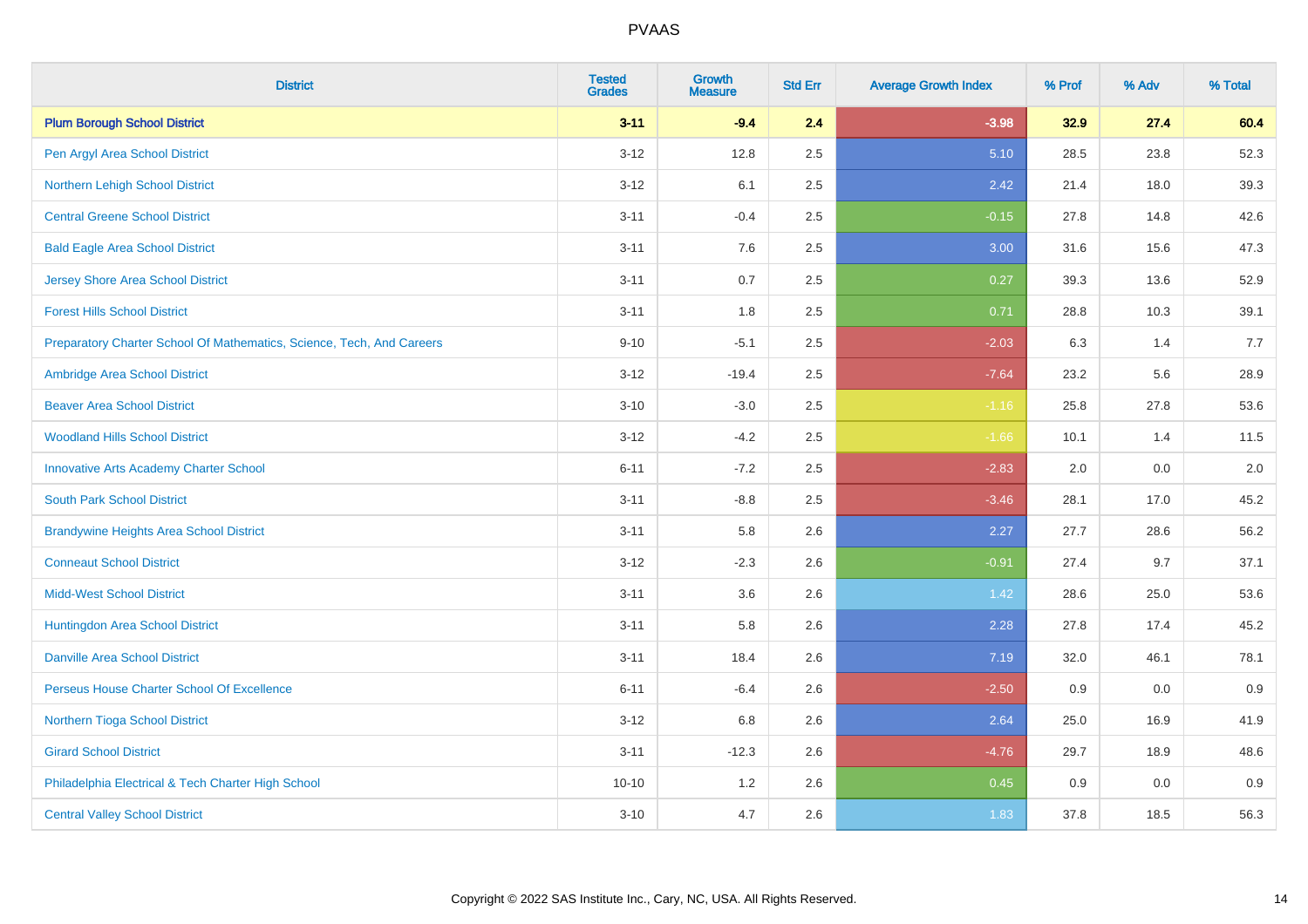| <b>District</b>                                  | <b>Tested</b><br><b>Grades</b> | <b>Growth</b><br><b>Measure</b> | <b>Std Err</b> | <b>Average Growth Index</b> | % Prof | % Adv | % Total |
|--------------------------------------------------|--------------------------------|---------------------------------|----------------|-----------------------------|--------|-------|---------|
| <b>Plum Borough School District</b>              | $3 - 11$                       | $-9.4$                          | 2.4            | $-3.98$                     | 32.9   | 27.4  | 60.4    |
| <b>Susquenita School District</b>                | $3 - 11$                       | $-5.9$                          | 2.6            | $-2.28$                     | 30.6   | 13.9  | 44.4    |
| <b>Collegium Charter School</b>                  | $3 - 10$                       | 21.2                            | 2.6            | 8.18                        | 25.4   | 16.4  | 41.8    |
| <b>Western Wayne School District</b>             | $3 - 11$                       | 3.6                             | 2.6            | 1.39                        | 30.8   | 16.2  | 47.0    |
| <b>Wyomissing Area School District</b>           | $3 - 12$                       | $-2.4$                          | 2.6            | $-0.92$                     | 25.6   | 28.1  | 53.7    |
| <b>Franklin Area School District</b>             | $3 - 11$                       | $-3.7$                          | 2.6            | $-1.43$                     | 30.5   | 5.9   | 36.4    |
| Community Academy Of Philadelphia Charter School | $3 - 11$                       | 0.1                             | 2.6            | 0.06                        | 9.7    | 2.6   | 12.4    |
| <b>Derry Area School District</b>                | $3 - 11$                       | $-11.8$                         | 2.6            | $-4.53$                     | 34.8   | 6.1   | 40.9    |
| <b>Greater Nanticoke Area School District</b>    | $3 - 12$                       | $-6.8$                          | 2.6            | $-2.58$                     | 15.2   | 8.9   | 24.1    |
| <b>Chester-Upland School District</b>            | $3 - 11$                       | $-3.6$                          | 2.6            | $-1.38$                     | 1.6    | 0.0   | 1.6     |
| <b>Hopewell Area School District</b>             | $3 - 11$                       | 0.8                             | 2.6            | 0.31                        | 34.5   | 12.4  | 46.9    |
| <b>Richland School District</b>                  | $3 - 11$                       | $-6.9$                          | 2.6            | $-2.63$                     | 40.1   | 20.9  | 61.0    |
| Penns Valley Area School District                | $3 - 12$                       | 14.1                            | 2.6            | 5.33                        | 29.6   | 23.3  | 52.9    |
| <b>Montoursville Area School District</b>        | $3 - 12$                       | $-8.4$                          | 2.6            | $-3.17$                     | 38.8   | 18.2  | 57.0    |
| Karns City Area School District                  | $3 - 11$                       | $-7.2$                          | 2.6            | $-2.71$                     | 26.4   | 20.8  | 47.2    |
| <b>Towanda Area School District</b>              | $3 - 11$                       | $-4.0$                          | 2.6            | $-1.52$                     | 24.8   | 9.9   | 34.8    |
| <b>Neshannock Township School District</b>       | $3 - 10$                       | $-12.5$                         | 2.7            | $-4.73$                     | 29.0   | 13.0  | 42.0    |
| Susquehanna Township School District             | $3 - 12$                       | 3.9                             | 2.7            | 1.45                        | 19.0   | 13.1  | 32.0    |
| Boys Latin Of Philadelphia Charter School        | $6 - 12$                       | $-8.0$                          | 2.7            | $-3.02$                     | 1.4    | 0.0   | 1.4     |
| <b>Riverside School District</b>                 | $3 - 11$                       | $-6.2$                          | 2.7            | $-2.33$                     | 20.8   | 17.0  | 37.7    |
| <b>Palmerton Area School District</b>            | $3 - 11$                       | $-0.9$                          | 2.7            | $-0.34$                     | 34.3   | 14.3  | 48.6    |
| <b>Loyalsock Township School District</b>        | $3 - 12$                       | 26.7                            | 2.7            | 9.92                        | 36.8   | 35.1  | 71.9    |
| <b>Schuylkill Haven Area School District</b>     | $3 - 11$                       | $-5.3$                          | 2.7            | $-1.96$                     | 22.2   | 11.6  | 33.8    |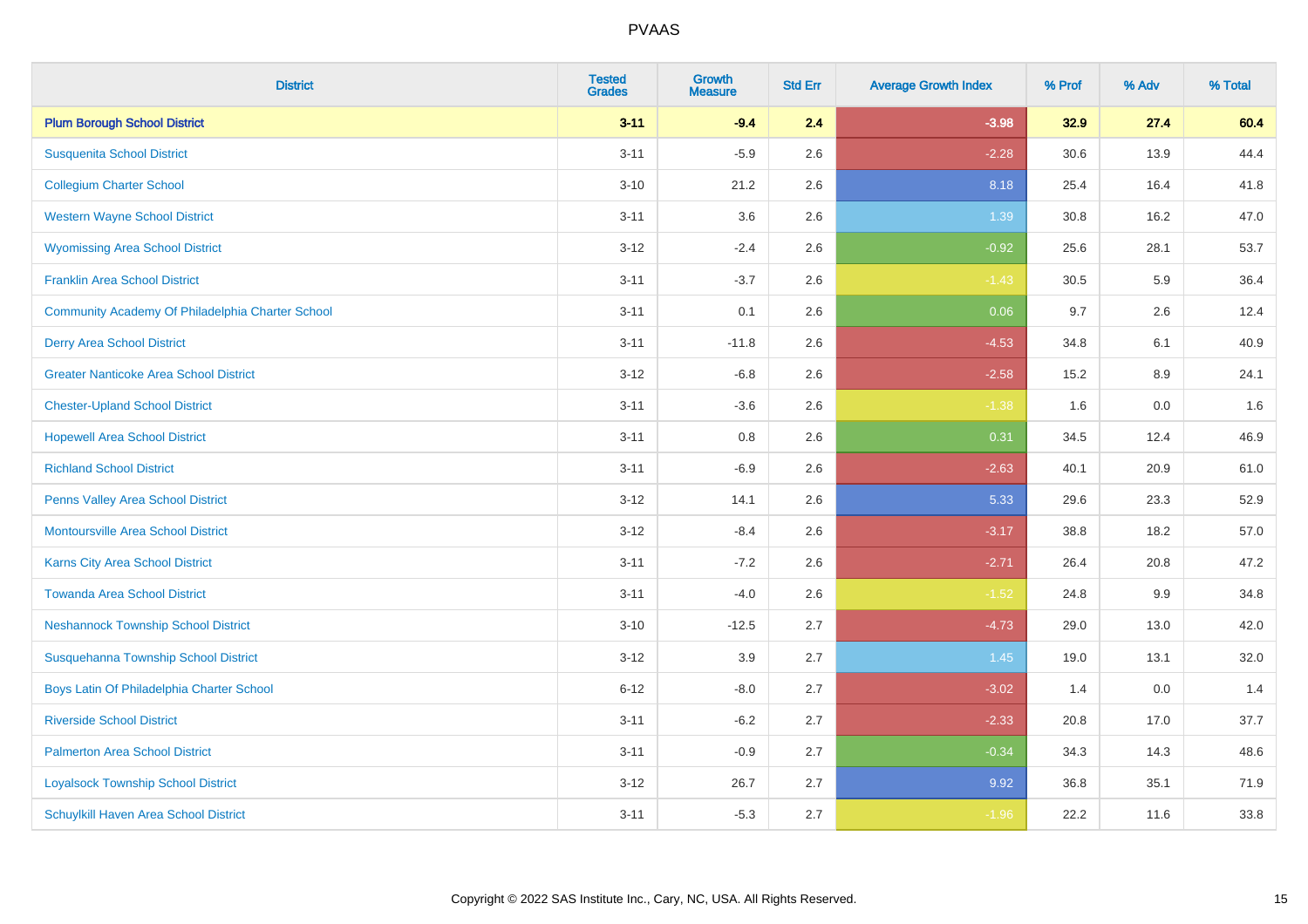| <b>District</b>                                    | <b>Tested</b><br><b>Grades</b> | <b>Growth</b><br><b>Measure</b> | <b>Std Err</b> | <b>Average Growth Index</b> | % Prof | % Adv | % Total |
|----------------------------------------------------|--------------------------------|---------------------------------|----------------|-----------------------------|--------|-------|---------|
| <b>Plum Borough School District</b>                | $3 - 11$                       | $-9.4$                          | 2.4            | $-3.98$                     | 32.9   | 27.4  | 60.4    |
| <b>Dunmore School District</b>                     | $3 - 11$                       | $-12.2$                         | 2.7            | $-4.51$                     | 15.0   | 5.3   | 20.4    |
| <b>Riverside Beaver County School District</b>     | $3 - 11$                       | $-5.5$                          | 2.7            | $-2.03$                     | 35.8   | 23.2  | 59.0    |
| <b>Punxsutawney Area School District</b>           | $3 - 11$                       | 15.8                            | 2.7            | 5.83                        | 18.6   | 29.0  | 47.6    |
| <b>Mid Valley School District</b>                  | $3 - 10$                       | $-11.1$                         | 2.7            | $-4.07$                     | 28.3   | 8.1   | 36.4    |
| <b>North East School District</b>                  | $3 - 11$                       | $-5.3$                          | 2.7            | $-1.97$                     | 31.7   | 24.8  | 56.4    |
| <b>Yough School District</b>                       | $3 - 10$                       | $-6.2$                          | 2.7            | $-2.27$                     | 28.9   | 8.8   | 37.7    |
| <b>Warrior Run School District</b>                 | $3 - 11$                       | 10.5                            | 2.7            | 3.86                        | 34.1   | 16.8  | 50.9    |
| Philadelphia Academy Charter School                | $3 - 11$                       | $-14.7$                         | 2.7            | $-5.42$                     | 21.6   | 3.9   | 25.5    |
| <b>West York Area School District</b>              | $3 - 12$                       | $-9.8$                          | 2.7            | $-3.57$                     | 21.9   | 10.9  | 32.8    |
| <b>Lincoln Park Performing Arts Charter School</b> | $7 - 11$                       | $-14.9$                         | 2.7            | $-5.45$                     | 39.3   | 8.9   | 48.2    |
| <b>Charleroi School District</b>                   | $3 - 11$                       | $-4.3$                          | 2.7            | $-1.55$                     | 22.2   | 15.9  | 38.1    |
| <b>Hanover Public School District</b>              | $3 - 11$                       | $-12.4$                         | 2.7            | $-4.50$                     | 22.7   | 6.2   | 28.9    |
| <b>Wattsburg Area School District</b>              | $3 - 11$                       | 1.0                             | 2.7            | 0.36                        | 20.4   | 12.4  | 32.7    |
| <b>Lakeland School District</b>                    | $3 - 11$                       | 13.3                            | 2.8            | 4.80                        | 22.2   | 21.2  | 43.4    |
| <b>Montrose Area School District</b>               | $3 - 10$                       | 12.3                            | 2.8            | 4.41                        | 37.8   | 28.9  | 66.7    |
| Lake-Lehman School District                        | $3 - 11$                       | 14.9                            | 2.8            | 5.34                        | 25.8   | 22.5  | 48.3    |
| <b>Mohawk Area School District</b>                 | $3 - 11$                       | $-10.5$                         | 2.8            | $-3.75$                     | 35.1   | 10.6  | 45.7    |
| <b>Kutztown Area School District</b>               | $3 - 12$                       | 9.3                             | 2.8            | 3.34                        | 38.5   | 14.6  | 53.2    |
| Columbia-Montour AVTS                              | $9 - 10$                       | $-7.1$                          | 2.8            | $-2.52$                     | 19.5   | 3.2   | 22.7    |
| <b>Blairsville-Saltsburg School District</b>       | $3 - 11$                       | $-7.5$                          | 2.8            | $-2.67$                     | 20.1   | 8.2   | 28.3    |
| Mastery Charter School - Shoemaker Campus          | $7 - 10$                       | $-2.3$                          | 2.8            | $-0.81$                     | 10.1   | 3.7   | 13.8    |
| <b>Iroquois School District</b>                    | $3 - 11$                       | 13.6                            | 2.8            | 4.83                        | 33.3   | 16.0  | 49.4    |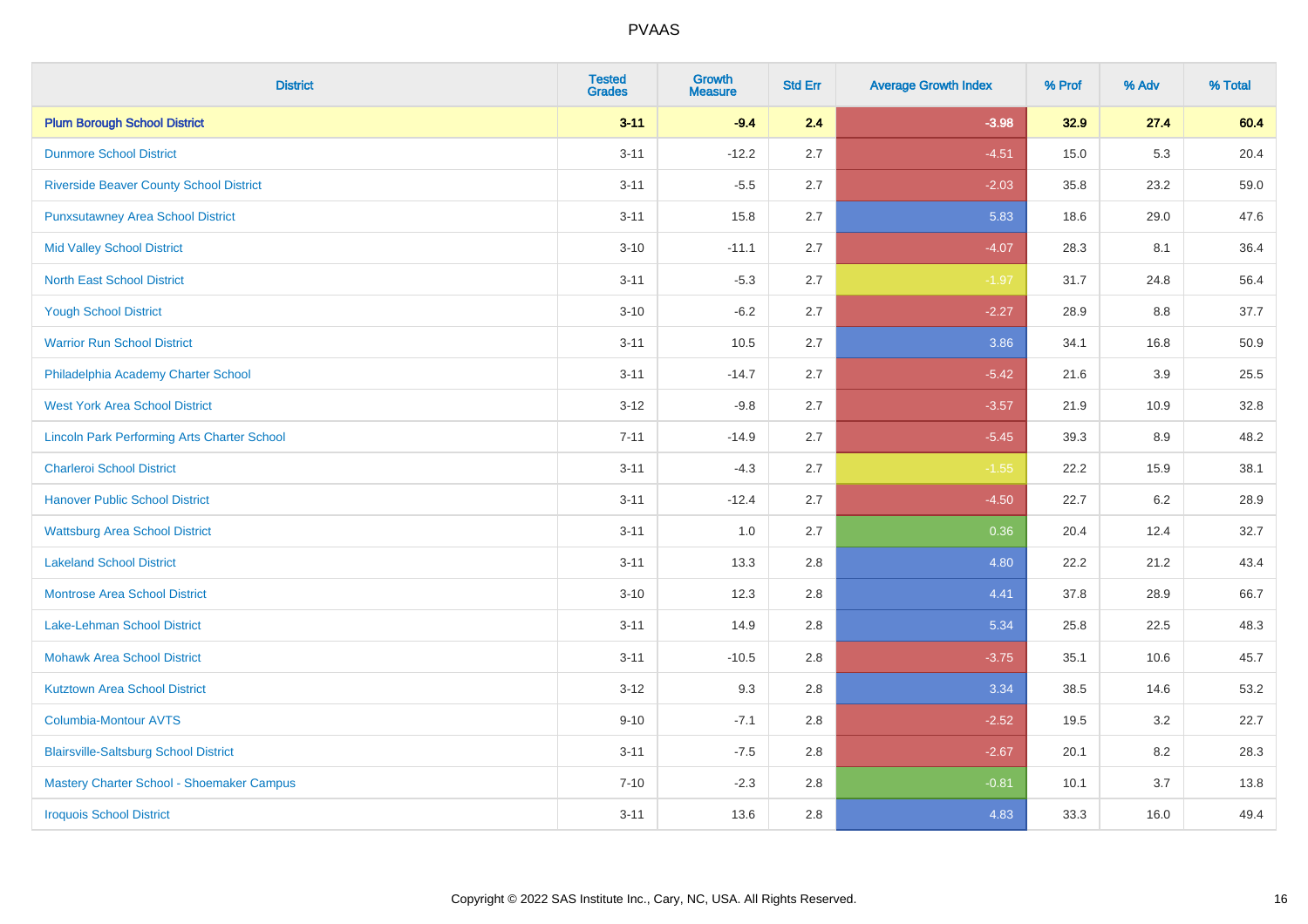| <b>District</b>                              | <b>Tested</b><br><b>Grades</b> | <b>Growth</b><br><b>Measure</b> | <b>Std Err</b> | <b>Average Growth Index</b> | % Prof | % Adv   | % Total |
|----------------------------------------------|--------------------------------|---------------------------------|----------------|-----------------------------|--------|---------|---------|
| <b>Plum Borough School District</b>          | $3 - 11$                       | $-9.4$                          | 2.4            | $-3.98$                     | 32.9   | 27.4    | 60.4    |
| Southern Tioga School District               | $3 - 11$                       | $-0.1$                          | 2.8            | $-0.03$                     | 26.3   | 10.3    | 36.6    |
| Catasauqua Area School District              | $3 - 12$                       | $-7.3$                          | 2.8            | $-2.58$                     | 27.1   | 11.2    | 38.3    |
| <b>Bellwood-Antis School District</b>        | $3 - 10$                       | 3.5                             | 2.8            | 1.24                        | 40.9   | 19.4    | 60.2    |
| <b>Mount Union Area School District</b>      | $3 - 10$                       | $-2.5$                          | 2.8            | $-0.89$                     | 19.8   | 5.8     | 25.6    |
| <b>Westmont Hilltop School District</b>      | $3 - 11$                       | $-1.0$                          | 2.8            | $-0.36$                     | 33.3   | 14.7    | 48.0    |
| <b>Big Beaver Falls Area School District</b> | $3 - 11$                       | $-17.9$                         | 2.8            | $-6.27$                     | 9.4    | 2.8     | 12.2    |
| <b>Elk Lake School District</b>              | $3 - 11$                       | $-6.1$                          | 2.9            | $-2.12$                     | 26.3   | 11.6    | 37.9    |
| <b>Kane Area School District</b>             | $3 - 10$                       | 8.8                             | 2.9            | 3.07                        | 31.4   | 19.8    | 51.2    |
| <b>Marion Center Area School District</b>    | $3 - 10$                       | 0.8                             | 2.9            | 0.27                        | 23.3   | 11.1    | 34.4    |
| <b>Canton Area School District</b>           | $3 - 11$                       | 8.4                             | 2.9            | 2.92                        | 13.8   | 23.0    | 36.8    |
| <b>Palisades School District</b>             | $3 - 11$                       | 7.7                             | 2.9            | 2.66                        | 27.8   | 20.3    | 48.1    |
| <b>Moniteau School District</b>              | $3 - 11$                       | $-11.8$                         | 2.9            | $-4.07$                     | 22.6   | $5.0\,$ | 27.6    |
| <b>Chestnut Ridge School District</b>        | $3 - 12$                       | $4.0\,$                         | 2.9            | 1.38                        | 33.2   | 11.0    | 44.2    |
| <b>Cambria Heights School District</b>       | $3 - 10$                       | $-6.2$                          | 2.9            | $-2.11$                     | 25.0   | 13.0    | 38.0    |
| <b>Washington School District</b>            | $3 - 11$                       | $-15.9$                         | 2.9            | $-5.44$                     | 12.9   | 1.7     | 14.7    |
| <b>Bristol Borough School District</b>       | $3 - 12$                       | $-5.9$                          | 2.9            | $-2.00$                     | 27.8   | 3.3     | 31.1    |
| New Hope-Solebury School District            | $3 - 11$                       | 28.8                            | 2.9            | 9.77                        | 31.6   | 50.0    | 81.6    |
| Camp Hill School District                    | $3 - 12$                       | 20.7                            | 2.9            | 7.00                        | 32.3   | 41.4    | 73.7    |
| <b>Apollo-Ridge School District</b>          | $3 - 12$                       | 9.5                             | 3.0            | 3.23                        | 34.0   | 9.4     | 43.4    |
| <b>Greenville Area School District</b>       | $3 - 11$                       | $-13.2$                         | 3.0            | $-4.45$                     | 32.1   | 4.6     | 36.7    |
| Philipsburg-Osceola Area School District     | $3 - 11$                       | 4.1                             | 3.0            | 1.37                        | 22.5   | 16.2    | 38.8    |
| <b>Mcguffey School District</b>              | $3 - 11$                       | $-12.1$                         | 3.0            | $-4.06$                     | 12.8   | 5.9     | 18.6    |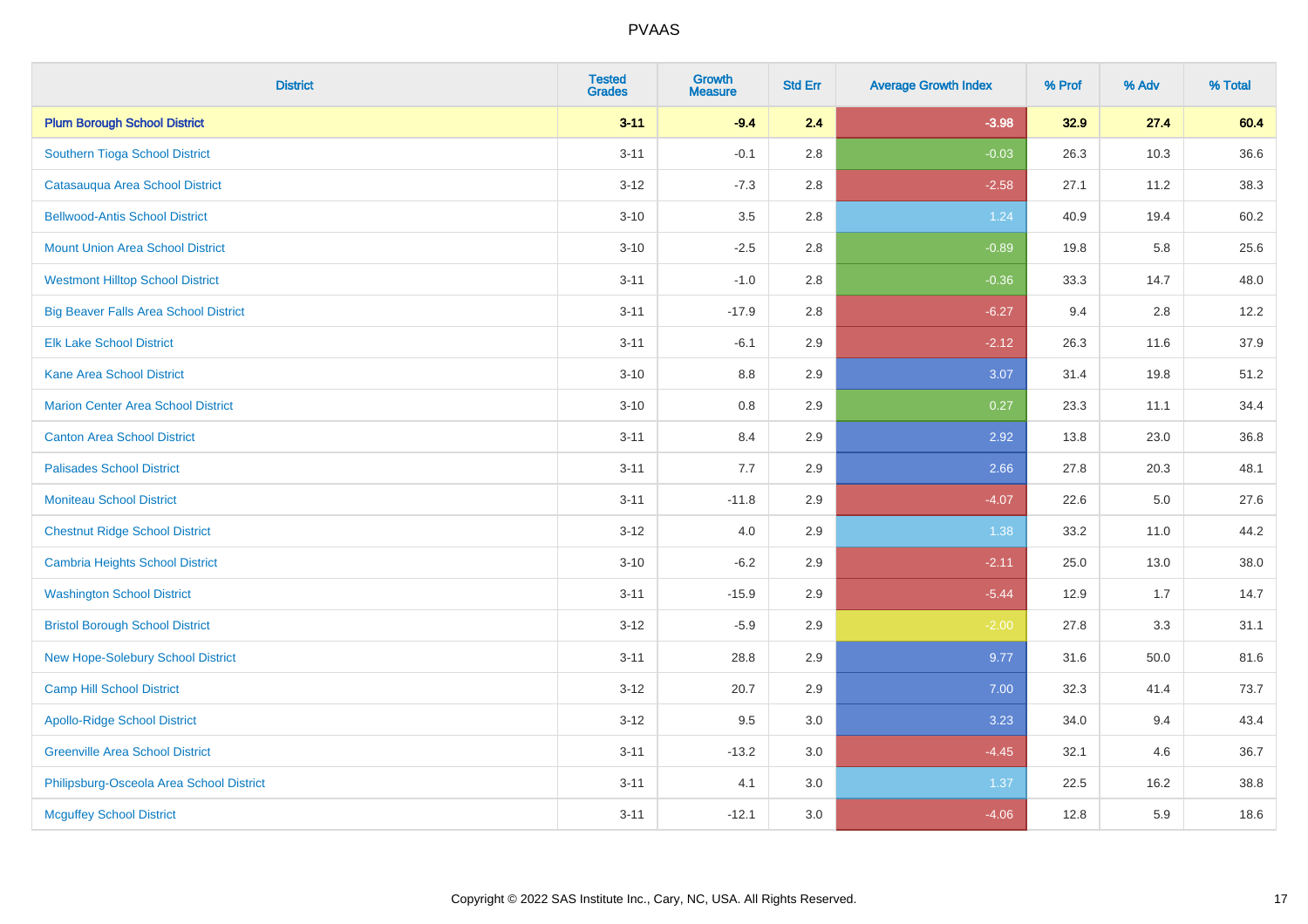| <b>District</b>                                   | <b>Tested</b><br><b>Grades</b> | <b>Growth</b><br><b>Measure</b> | <b>Std Err</b> | <b>Average Growth Index</b> | % Prof | % Adv | % Total |
|---------------------------------------------------|--------------------------------|---------------------------------|----------------|-----------------------------|--------|-------|---------|
| <b>Plum Borough School District</b>               | $3 - 11$                       | $-9.4$                          | 2.4            | $-3.98$                     | 32.9   | 27.4  | 60.4    |
| <b>Bentworth School District</b>                  | $3 - 11$                       | 7.0                             | 3.0            | 2.36                        | 26.6   | 17.0  | 43.6    |
| Lehigh Valley Academy Regional Charter School     | $3 - 11$                       | $-5.9$                          | 3.0            | $-1.98$                     | 20.0   | 7.7   | 27.7    |
| Southern Columbia Area School District            | $3 - 11$                       | $-8.5$                          | 3.0            | $-2.83$                     | 30.5   | 12.8  | 43.3    |
| <b>Pine Grove Area School District</b>            | $3 - 11$                       | $-1.1$                          | 3.0            | $-0.36$                     | 29.5   | 14.3  | 43.8    |
| Mastery Charter School - Hardy Williams           | $3 - 11$                       | 6.6                             | 3.0            | 2.21                        | 24.7   | 1.2   | 25.9    |
| <b>Windber Area School District</b>               | $3 - 11$                       | $-11.9$                         | 3.0            | $-3.94$                     | 41.0   | 10.3  | 51.3    |
| <b>Wellsboro Area School District</b>             | $3 - 11$                       | $-6.3$                          | 3.0            | $-2.08$                     | 24.4   | 13.4  | 37.8    |
| <b>MaST Community Charter School II</b>           | $3 - 10$                       | 1.4                             | 3.0            | 0.45                        | 16.1   | 4.6   | 20.7    |
| <b>East Allegheny School District</b>             | $3 - 11$                       | $-6.4$                          | 3.0            | $-2.11$                     | 21.0   | 7.4   | 28.4    |
| <b>Executive Education Academy Charter School</b> | $3 - 10$                       | $-14.6$                         | 3.0            | $-4.81$                     | 8.5    | 1.2   | 9.8     |
| <b>Brentwood Borough School District</b>          | $3 - 11$                       | 1.3                             | 3.0            | 0.44                        | 20.2   | 16.0  | 36.2    |
| <b>Uniontown Area School District</b>             | $3 - 11$                       | $-2.8$                          | 3.1            | $-0.91$                     | 31.7   | 7.3   | 39.0    |
| <b>Carmichaels Area School District</b>           | $3 - 10$                       | $-7.0$                          | 3.1            | $-2.30$                     | 17.8   | 9.6   | 27.4    |
| <b>Freedom Area School District</b>               | $3 - 11$                       | $-6.3$                          | 3.1            | $-2.04$                     | 22.9   | 8.4   | 31.3    |
| <b>Springfield Township School District</b>       | $3 - 11$                       | $-3.9$                          | 3.1            | $-1.27$                     | 37.2   | 30.8  | 68.1    |
| <b>Southmoreland School District</b>              | $3 - 11$                       | $-12.5$                         | 3.1            | $-4.04$                     | 33.3   | 15.5  | 48.8    |
| <b>Avon Grove Charter School</b>                  | $3 - 11$                       | 9.8                             | 3.1            | 3.18                        | 32.4   | 26.0  | 58.4    |
| <b>Mercer Area School District</b>                | $3 - 11$                       | 2.2                             | 3.1            | 0.70                        | 24.4   | 11.8  | 36.2    |
| Maritime Academy Charter School                   | $3 - 10$                       | 13.2                            | 3.1            | 4.29                        | 24.0   | 1.3   | 25.3    |
| <b>KIPP Dubois Charter School</b>                 | $9 - 10$                       | $-3.0$                          | 3.1            | $-0.95$                     | 10.0   | 0.0   | 10.0    |
| <b>Everett Area School District</b>               | $3 - 11$                       | $-1.1$                          | 3.1            | $-0.34$                     | 34.2   | 13.2  | 47.4    |
| South Williamsport Area School District           | $3 - 10$                       | 0.9                             | 3.1            | 0.31                        | 38.4   | 11.6  | 50.0    |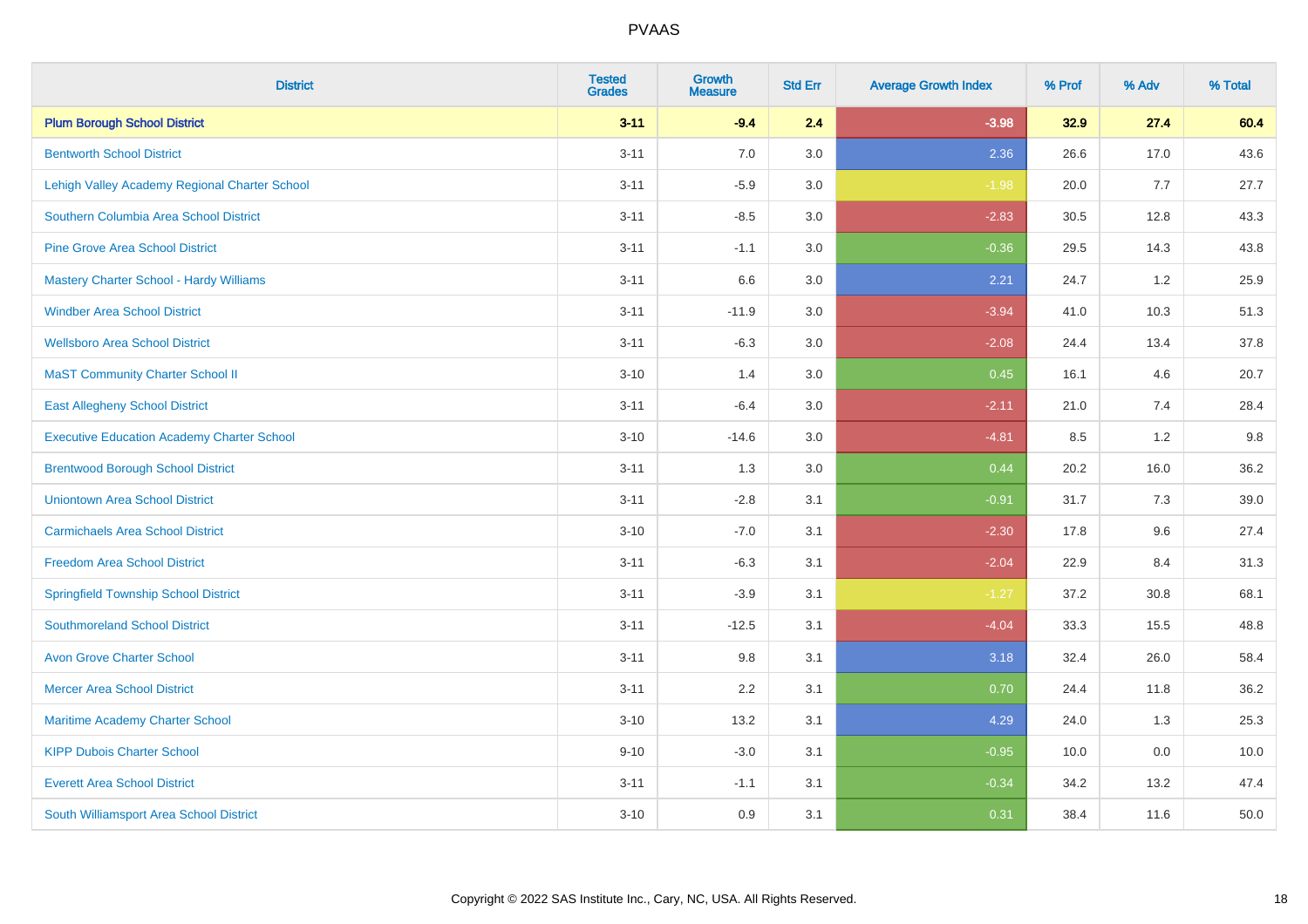| <b>District</b>                                 | <b>Tested</b><br><b>Grades</b> | <b>Growth</b><br><b>Measure</b> | <b>Std Err</b> | <b>Average Growth Index</b> | % Prof | % Adv | % Total |
|-------------------------------------------------|--------------------------------|---------------------------------|----------------|-----------------------------|--------|-------|---------|
| <b>Plum Borough School District</b>             | $3 - 11$                       | $-9.4$                          | 2.4            | $-3.98$                     | 32.9   | 27.4  | 60.4    |
| <b>Redbank Valley School District</b>           | $3 - 11$                       | $-7.5$                          | 3.1            | $-2.41$                     | 12.4   | 10.6  | 23.1    |
| <b>Cranberry Area School District</b>           | $3 - 12$                       | $-0.9$                          | 3.1            | $-0.29$                     | 25.5   | 9.7   | 35.2    |
| <b>Fort Cherry School District</b>              | $3 - 10$                       | $-0.7$                          | 3.1            | $-0.21$                     | 30.6   | 14.1  | 44.7    |
| <b>Laurel School District</b>                   | $3 - 11$                       | 13.0                            | 3.1            | 4.19                        | 30.3   | 15.7  | 46.1    |
| <b>Brookville Area School District</b>          | $3 - 11$                       | 6.8                             | 3.1            | 2.19                        | 46.1   | 14.6  | 60.7    |
| <b>Old Forge School District</b>                | $3-12$                         | $-11.3$                         | 3.1            | $-3.62$                     | 28.6   | 13.2  | 41.8    |
| <b>Ellwood City Area School District</b>        | $3 - 11$                       | $-12.5$                         | 3.1            | $-4.00$                     | 26.7   | 8.7   | 35.4    |
| Renaissance Academy Charter School              | $3 - 11$                       | $-5.6$                          | 3.1            | $-1.79$                     | 28.4   | 18.5  | 46.9    |
| <b>Pequea Valley School District</b>            | $3 - 11$                       | 18.0                            | 3.1            | 5.74                        | 29.2   | 37.5  | 66.7    |
| South Allegheny School District                 | $3 - 11$                       | $-0.9$                          | 3.1            | $-0.30$                     | 23.8   | 2.5   | 26.2    |
| <b>Ligonier Valley School District</b>          | $3 - 11$                       | $-10.8$                         | 3.1            | $-3.43$                     | 34.1   | 5.8   | 39.9    |
| Jefferson County-Dubois AVTS                    | $9 - 11$                       | $-11.7$                         | 3.1            | $-3.72$                     | 17.6   | 2.8   | 20.4    |
| <b>Mahanoy Area School District</b>             | $3 - 10$                       | $-3.4$                          | 3.1            | $-1.07$                     | 21.4   | 8.6   | 30.0    |
| South Side Area School District                 | $3 - 11$                       | $-0.6$                          | 3.1            | $-0.19$                     | 24.0   | 28.0  | 52.0    |
| <b>Carlynton School District</b>                | $3 - 11$                       | $-2.0$                          | 3.2            | $-0.62$                     | 27.9   | 5.2   | 33.1    |
| <b>Montgomery Area School District</b>          | $3 - 11$                       | $-5.8$                          | 3.2            | $-1.83$                     | 25.0   | 11.5  | 36.5    |
| <b>Central Fulton School District</b>           | $3 - 11$                       | $-13.3$                         | 3.2            | $-4.20$                     | 18.1   | 9.7   | 27.8    |
| <b>Carbondale Area School District</b>          | $3 - 10$                       | $-2.8$                          | 3.2            | $-0.87$                     | 27.5   | 2.9   | 30.4    |
| <b>Sayre Area School District</b>               | $3 - 11$                       | 5.8                             | 3.2            | 1.81                        | 30.3   | 21.0  | 51.3    |
| <b>Eastern Lancaster County School District</b> | $3 - 12$                       | 2.9                             | 3.2            | 0.91                        | 35.2   | 36.4  | 71.6    |
| <b>Carbon Career &amp; Technical Institute</b>  | $9 - 11$                       | $-9.3$                          | 3.2            | $-2.92$                     | 19.6   | 2.2   | 21.7    |
| <b>Octorara Area School District</b>            | $3 - 11$                       | $-7.5$                          | 3.2            | $-2.35$                     | 26.1   | 17.0  | 43.2    |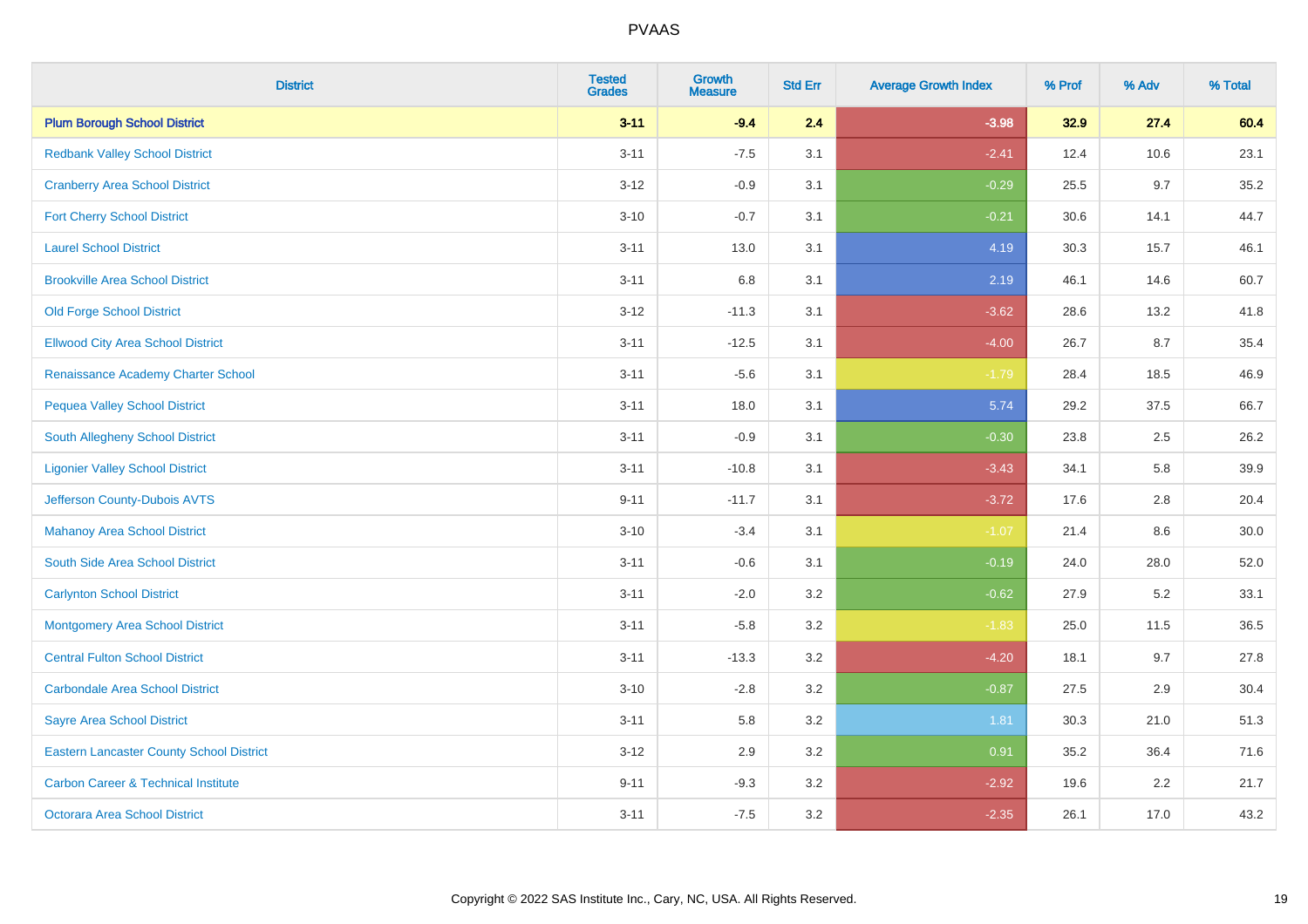| <b>District</b>                                        | <b>Tested</b><br><b>Grades</b> | <b>Growth</b><br><b>Measure</b> | <b>Std Err</b> | <b>Average Growth Index</b> | % Prof | % Adv | % Total |
|--------------------------------------------------------|--------------------------------|---------------------------------|----------------|-----------------------------|--------|-------|---------|
| <b>Plum Borough School District</b>                    | $3 - 11$                       | $-9.4$                          | 2.4            | $-3.98$                     | 32.9   | 27.4  | 60.4    |
| <b>Wyalusing Area School District</b>                  | $3 - 12$                       | 5.7                             | 3.2            | 1.78                        | 38.6   | 12.9  | 51.4    |
| <b>Steelton-Highspire School District</b>              | $3 - 11$                       | $-5.3$                          | 3.2            | $-1.65$                     | 13.9   | 0.0   | 13.9    |
| Shenango Area School District                          | $3 - 11$                       | 1.7                             | 3.2            | 0.52                        | 41.4   | 13.8  | 55.3    |
| <b>Troy Area School District</b>                       | $3 - 10$                       | $-4.7$                          | 3.2            | $-1.46$                     | 22.8   | 16.5  | 39.2    |
| Juniata Valley School District                         | $3 - 11$                       | 1.6                             | 3.2            | 0.51                        | 23.1   | 9.4   | 32.5    |
| <b>New Brighton Area School District</b>               | $3 - 11$                       | $-2.1$                          | 3.2            | $-0.65$                     | 31.5   | 11.1  | 42.6    |
| New Kensington-Arnold School District                  | $3 - 11$                       | $-5.8$                          | 3.2            | $-1.80$                     | 10.8   | 1.2   | 12.0    |
| <b>Northwestern School District</b>                    | $3 - 11$                       | $-14.6$                         | 3.2            | $-4.51$                     | 32.5   | 13.7  | 46.2    |
| <b>Burgettstown Area School District</b>               | $3 - 11$                       | $-11.2$                         | 3.2            | $-3.46$                     | 16.0   | 2.7   | 18.7    |
| <b>Panther Valley School District</b>                  | $3 - 12$                       | $-13.3$                         | 3.2            | $-4.10$                     | 31.5   | 4.1   | 35.6    |
| Meyersdale Area School District                        | $3 - 11$                       | $-16.1$                         | 3.3            | $-4.94$                     | 20.3   | 5.8   | 26.1    |
| <b>Muncy School District</b>                           | $3 - 11$                       | 6.9                             | 3.3            | 2.12                        | 37.6   | 18.8  | 56.4    |
| <b>Newport School District</b>                         | $3 - 12$                       | 3.8                             | 3.3            | 1.17                        | 38.8   | 10.4  | 49.2    |
| <b>West Branch Area School District</b>                | $3 - 11$                       | 17.0                            | 3.3            | 5.20                        | 47.1   | 19.1  | 66.2    |
| Northern Bedford County School District                | $3 - 11$                       | $-2.3$                          | 3.3            | $-0.69$                     | 26.2   | 16.9  | 43.1    |
| Lackawanna Trail School District                       | $3 - 10$                       | $-11.0$                         | 3.3            | $-3.35$                     | 13.1   | 18.0  | 31.2    |
| <b>Northwest Area School District</b>                  | $3 - 10$                       | $-3.2$                          | 3.3            | $-0.97$                     | 30.4   | 13.0  | 43.5    |
| <b>Westinghouse Arts Academy Charter School</b>        | $9 - 10$                       | $-6.0$                          | 3.3            | $-1.81$                     | 20.2   | 8.9   | 29.1    |
| Propel Charter School - Braddock Hills                 | $3 - 11$                       | $-2.1$                          | 3.3            | $-0.63$                     | 4.8    | 3.2   | 8.1     |
| <b>Wilmington Area School District</b>                 | $3 - 11$                       | 11.1                            | 3.3            | 3.37                        | 29.8   | 26.2  | 56.0    |
| <b>North Star School District</b>                      | $3 - 11$                       | 1.1                             | 3.3            | 0.34                        | 26.2   | 20.0  | 46.2    |
| <b>Chester Charter Scholars Academy Charter School</b> | $3 - 12$                       | $-6.2$                          | 3.3            | $-1.88$                     | 2.2    | 0.0   | $2.2\,$ |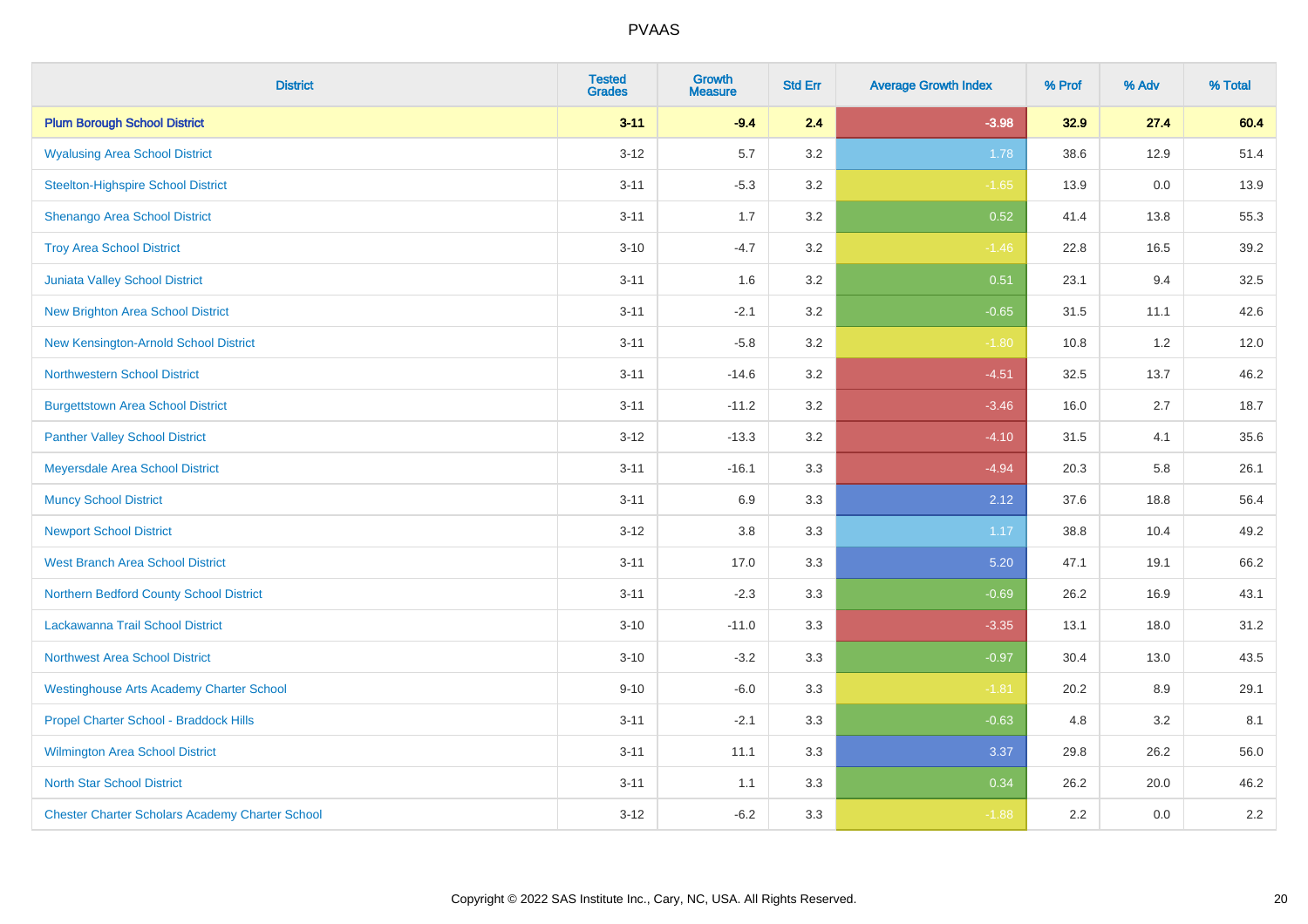| <b>District</b>                               | <b>Tested</b><br><b>Grades</b> | Growth<br><b>Measure</b> | <b>Std Err</b> | <b>Average Growth Index</b> | % Prof | % Adv   | % Total |
|-----------------------------------------------|--------------------------------|--------------------------|----------------|-----------------------------|--------|---------|---------|
| <b>Plum Borough School District</b>           | $3 - 11$                       | $-9.4$                   | 2.4            | $-3.98$                     | 32.9   | 27.4    | 60.4    |
| <b>Burrell School District</b>                | $3 - 11$                       | $-1.5$                   | 3.3            | $-0.44$                     | 27.8   | 17.7    | 45.6    |
| <b>Tacony Academy Charter School</b>          | $3 - 11$                       | $-12.9$                  | 3.3            | $-3.90$                     | 8.6    | 1.4     | 10.0    |
| <b>Tussey Mountain School District</b>        | $3 - 12$                       | $-13.0$                  | 3.3            | $-3.93$                     | 11.1   | 3.2     | 14.3    |
| <b>Portage Area School District</b>           | $3 - 10$                       | $-0.5$                   | 3.3            | $-0.14$                     | 27.0   | 20.6    | 47.6    |
| <b>Purchase Line School District</b>          | $3 - 12$                       | 4.3                      | 3.3            | 1.30                        | 32.3   | 9.0     | 41.4    |
| <b>United School District</b>                 | $3 - 11$                       | 6.3                      | 3.3            | 1.89                        | 38.8   | 16.3    | 55.0    |
| <b>Union City Area School District</b>        | $3 - 12$                       | $-8.7$                   | 3.3            | $-2.59$                     | 29.7   | 10.9    | 40.6    |
| <b>Steel Valley School District</b>           | $3 - 11$                       | 11.1                     | 3.3            | 3.33                        | 34.8   | 10.1    | 44.9    |
| Pennsylvania Virtual Charter School           | $3 - 11$                       | 4.4                      | 3.4            | 1.31                        | 29.8   | 21.2    | 51.0    |
| Jeannette City School District                | $3 - 11$                       | $-0.7$                   | 3.4            | $-0.20$                     | 26.8   | 4.1     | 30.9    |
| <b>Northern Cambria School District</b>       | $3 - 11$                       | $-0.3$                   | 3.4            | $-0.09$                     | 26.5   | 1.2     | 27.7    |
| <b>Mountain View School District</b>          | $3 - 11$                       | 24.2                     | 3.4            | $7.20$                      | 45.8   | 37.3    | 83.0    |
| Southern Huntingdon County School District    | $3 - 11$                       | $-5.9$                   | 3.4            | $-1.76$                     | 32.8   | 4.9     | 37.7    |
| <b>Minersville Area School District</b>       | $3 - 11$                       | $-2.9$                   | 3.4            | $-0.86$                     | 27.4   | 9.7     | 37.1    |
| Pennsylvania Distance Learning Charter School | $3 - 12$                       | 6.8                      | 3.4            | 1.99                        | 19.8   | $6.2\,$ | 25.9    |
| <b>Multicultural Academy Charter School</b>   | $9 - 11$                       | 6.0                      | 3.4            | 1.77                        | 12.3   | 0.0     | 12.3    |
| <b>Millersburg Area School District</b>       | $3 - 11$                       | $-6.6$                   | 3.4            | $-1.92$                     | 24.1   | 10.3    | 34.5    |
| <b>Belmont Charter School</b>                 | $3 - 10$                       | 2.2                      | 3.4            | 0.64                        | 5.3    | 1.8     | $7.0$   |
| <b>Coudersport Area School District</b>       | $3 - 11$                       | 14.8                     | 3.4            | 4.33                        | 34.7   | 28.0    | 62.7    |
| <b>Frazier School District</b>                | $3 - 11$                       | $-18.9$                  | 3.4            | $-5.49$                     | 18.3   | 1.4     | 19.7    |
| <b>Bloomsburg Area School District</b>        | $3 - 10$                       | 4.3                      | 3.4            | 1.26                        | 36.5   | 20.6    | 57.1    |
| <b>Northgate School District</b>              | $3 - 11$                       | $-3.0$                   | 3.4            | $-0.85$                     | 35.6   | 6.8     | 42.4    |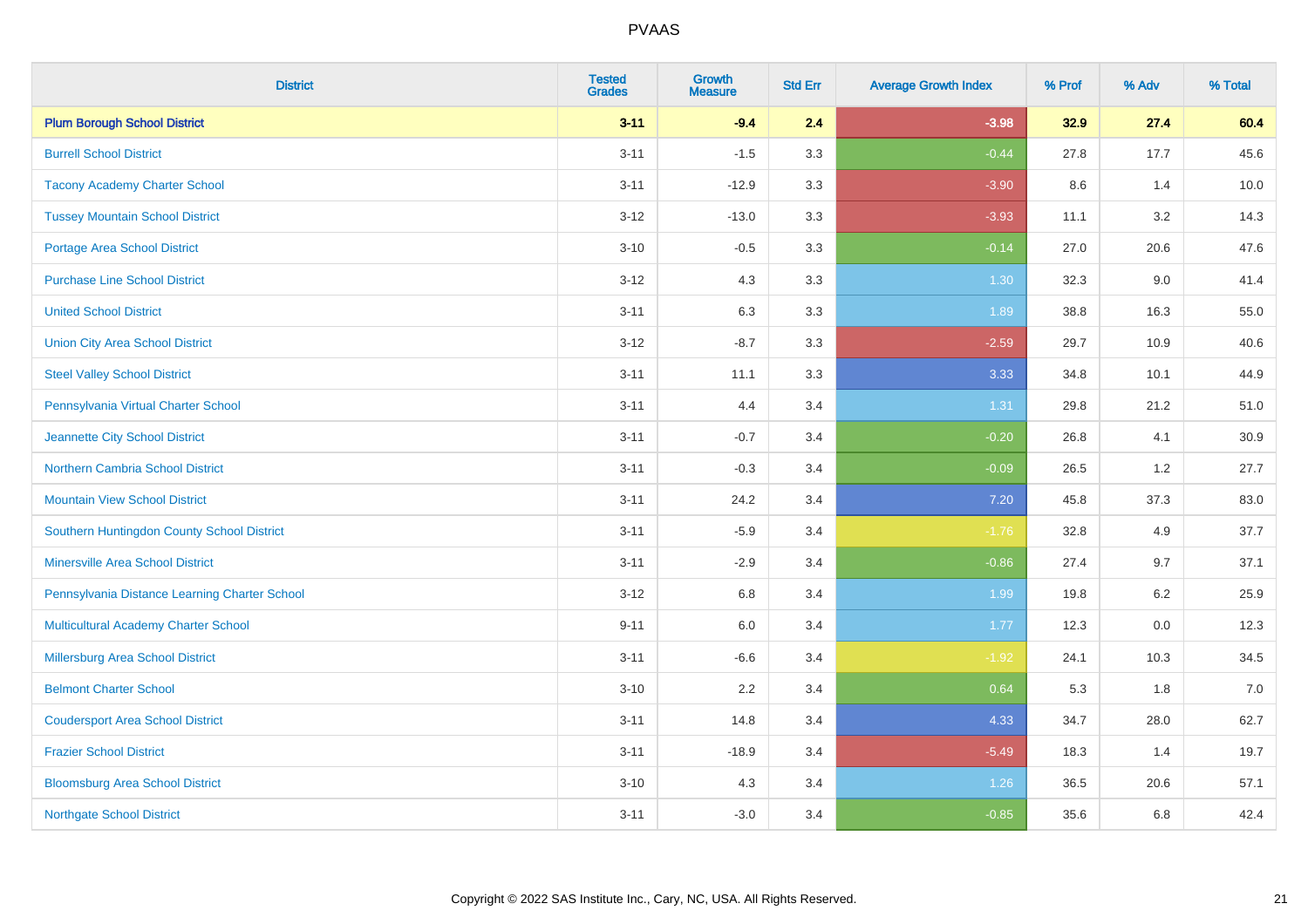| <b>District</b>                                | <b>Tested</b><br><b>Grades</b> | Growth<br><b>Measure</b> | <b>Std Err</b> | <b>Average Growth Index</b> | % Prof | % Adv   | % Total |
|------------------------------------------------|--------------------------------|--------------------------|----------------|-----------------------------|--------|---------|---------|
| <b>Plum Borough School District</b>            | $3 - 11$                       | $-9.4$                   | 2.4            | $-3.98$                     | 32.9   | 27.4    | 60.4    |
| <b>Chartiers-Houston School District</b>       | $3 - 10$                       | $-16.5$                  | 3.5            | $-4.79$                     | 26.3   | $6.6\,$ | 32.9    |
| <b>Southeast Delco School District</b>         | $3 - 10$                       | 3.9                      | 3.5            | 1.12                        | 18.6   | 3.4     | 22.0    |
| <b>Homer-Center School District</b>            | $3 - 11$                       | $8.8\,$                  | 3.5            | 2.53                        | 38.0   | 17.7    | 55.8    |
| <b>Reynolds School District</b>                | $3 - 10$                       | $-3.0$                   | 3.5            | $-0.87$                     | 27.3   | 9.1     | 36.4    |
| <b>Sto-Rox School District</b>                 | $3 - 10$                       | $-7.0$                   | 3.5            | $-1.99$                     | 3.2    | 0.0     | 3.2     |
| <b>Otto-Eldred School District</b>             | $3 - 11$                       | $-0.5$                   | 3.5            | $-0.13$                     | 35.8   | 10.5    | 46.3    |
| <b>Conemaugh Township Area School District</b> | $3 - 12$                       | 4.8                      | 3.5            | 1.39                        | 30.9   | 27.8    | 58.8    |
| <b>Glendale School District</b>                | $3 - 10$                       | 7.9                      | 3.5            | 2.25                        | 42.6   | 9.3     | 51.8    |
| <b>Lakeview School District</b>                | $3 - 11$                       | $-1.9$                   | 3.5            | $-0.53$                     | 41.5   | 12.3    | 53.8    |
| <b>West Middlesex Area School District</b>     | $3 - 10$                       | $-7.4$                   | 3.5            | $-2.11$                     | 32.0   | 9.6     | 41.6    |
| <b>Brockway Area School District</b>           | $3 - 11$                       | $-0.4$                   | 3.5            | $-0.11$                     | 41.2   | 13.8    | 55.0    |
| <b>Shenandoah Valley School District</b>       | $3 - 11$                       | $-4.5$                   | 3.5            | $-1.29$                     | 14.3   | 0.0     | 14.3    |
| Penns Manor Area School District               | $3 - 12$                       | $-1.9$                   | 3.5            | $-0.55$                     | 24.2   | $3.8\,$ | 28.0    |
| <b>Halifax Area School District</b>            | $3 - 11$                       | 5.8                      | 3.5            | 1.64                        | 32.1   | 18.9    | 50.9    |
| <b>Bethlehem-Center School District</b>        | $3 - 10$                       | 2.1                      | 3.5            | 0.59                        | 32.3   | 4.6     | 36.9    |
| <b>School Lane Charter School</b>              | $3 - 11$                       | 2.6                      | 3.6            | 0.72                        | 23.1   | 18.7    | 41.8    |
| <b>Reach Cyber Charter School</b>              | $3 - 11$                       | 1.4                      | 3.6            | 0.40                        | 32.9   | 15.2    | 48.1    |
| <b>Salisbury Township School District</b>      | $3 - 11$                       | 5.8                      | 3.6            | 1.62                        | 24.4   | 12.6    | 37.0    |
| <b>Fairfield Area School District</b>          | $3 - 11$                       | $-0.5$                   | 3.6            | $-0.13$                     | 43.9   | 6.1     | 50.0    |
| <b>Greenwood School District</b>               | $3 - 11$                       | 11.3                     | 3.6            | 3.14                        | 31.2   | 32.8    | 63.9    |
| <b>Achievement House Charter School</b>        | $7 - 11$                       | $-8.2$                   | 3.6            | $-2.28$                     | 16.7   | 2.8     | 19.4    |
| <b>Aliquippa School District</b>               | $3 - 11$                       | $-20.0$                  | 3.6            | $-5.54$                     | 1.7    | 0.0     | 1.7     |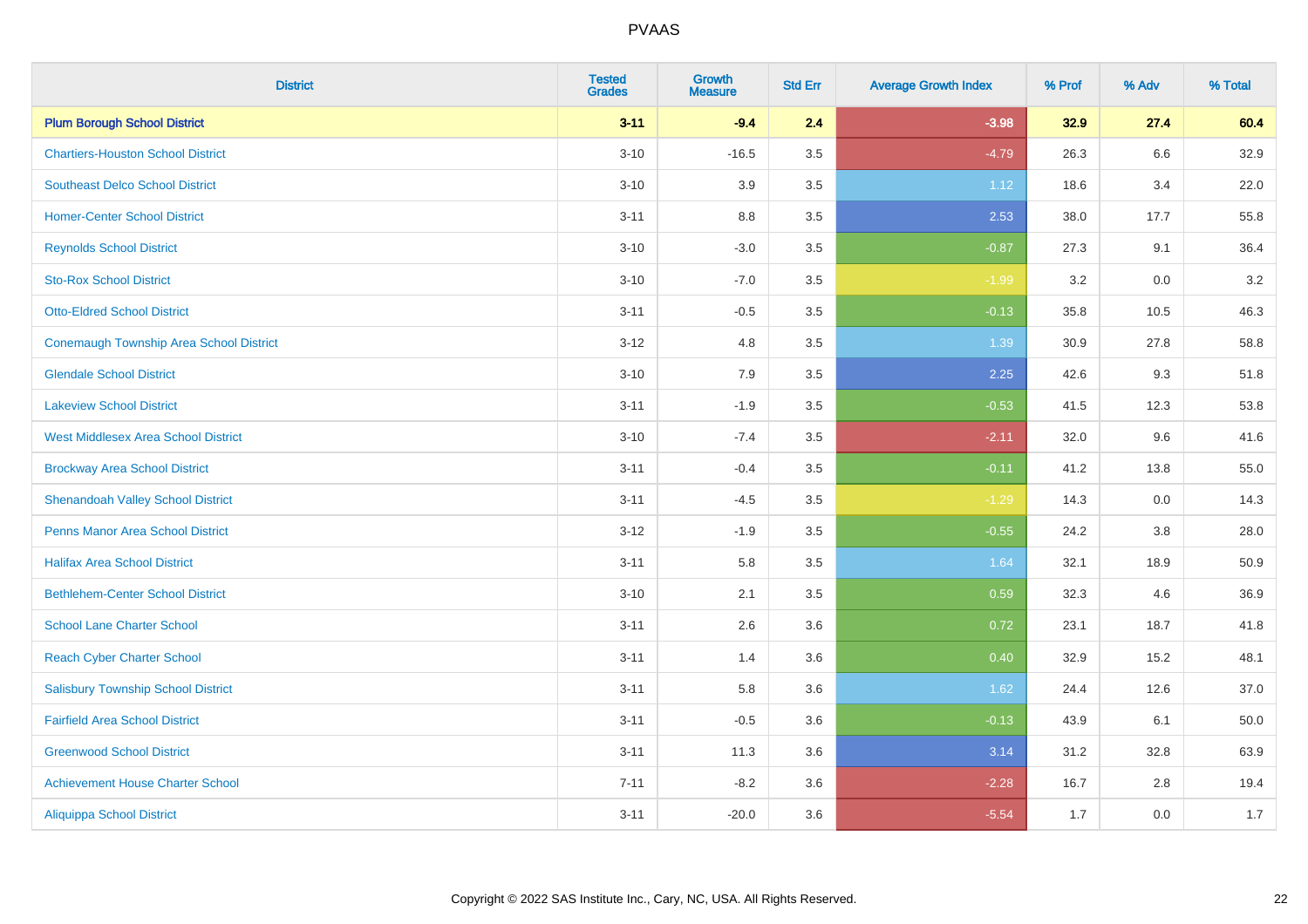| <b>District</b>                                   | <b>Tested</b><br><b>Grades</b> | Growth<br><b>Measure</b> | <b>Std Err</b> | <b>Average Growth Index</b> | % Prof | % Adv | % Total |
|---------------------------------------------------|--------------------------------|--------------------------|----------------|-----------------------------|--------|-------|---------|
| <b>Plum Borough School District</b>               | $3 - 11$                       | $-9.4$                   | 2.4            | $-3.98$                     | 32.9   | 27.4  | 60.4    |
| <b>Forest City Regional School District</b>       | $3 - 12$                       | $-1.2$                   | 3.6            | $-0.33$                     | 26.5   | 8.2   | 34.7    |
| <b>Propel Charter School-Montour</b>              | $3 - 10$                       | $-3.4$                   | 3.6            | $-0.93$                     | 7.7    | 0.0   | 7.7     |
| <b>Clarion-Limestone Area School District</b>     | $3 - 12$                       | $-10.0$                  | 3.6            | $-2.76$                     | 28.3   | 20.0  | 48.3    |
| <b>Columbia Borough School District</b>           | $3 - 12$                       | $-1.1$                   | 3.6            | $-0.31$                     | 17.2   | 1.7   | 19.0    |
| <b>Sharpsville Area School District</b>           | $3 - 11$                       | $3.8\,$                  | 3.7            | 1.04                        | 41.1   | 23.2  | 64.3    |
| <b>Lawrence County CTC</b>                        | $10 - 11$                      | $-9.8$                   | 3.7            | $-2.68$                     | 7.3    | 0.0   | $7.3$   |
| <b>Sugar Valley Rural Charter School</b>          | $3 - 11$                       | $-3.6$                   | 3.7            | $-0.98$                     | 10.3   | 0.0   | 10.3    |
| <b>Clarion Area School District</b>               | $3 - 11$                       | 3.2                      | 3.7            | 0.88                        | 31.7   | 13.3  | 45.0    |
| <b>Blue Ridge School District</b>                 | $3 - 11$                       | 8.3                      | 3.7            | 2.24                        | 29.6   | 9.3   | 38.9    |
| <b>North Pocono School District</b>               | $3 - 11$                       | 13.1                     | 3.7            | 3.54                        | 31.4   | 33.3  | 64.7    |
| <b>Union School District</b>                      | $3 - 12$                       | 2.5                      | 3.7            | 0.69                        | 17.9   | 10.4  | 28.4    |
| <b>Antietam School District</b>                   | $3 - 10$                       | $-9.5$                   | 3.7            | $-2.57$                     | 20.9   | 1.5   | 22.4    |
| Lincoln Leadership Academy Charter School         | $3 - 12$                       | $-7.4$                   | 3.7            | $-1.99$                     | 6.4    | 2.1   | 8.5     |
| Morrisville Borough School District               | $3 - 11$                       | $-13.1$                  | 3.7            | $-3.52$                     | 4.9    | 1.6   | 6.6     |
| <b>Environmental Charter School At Frick Park</b> | $3-9$                          | $-6.2$                   | 3.7            | $-1.67$                     | 25.9   | 3.4   | 29.3    |
| <b>Northeast Bradford School District</b>         | $3 - 10$                       | $-5.0$                   | 3.7            | $-1.35$                     | 30.6   | 4.8   | 35.5    |
| <b>Clearfield Area School District</b>            | $3 - 10$                       | $-1.3$                   | 3.7            | $-0.34$                     | 43.9   | 24.6  | 68.4    |
| <b>Williams Valley School District</b>            | $3 - 11$                       | 2.6                      | 3.7            | 0.69                        | 17.0   | 5.1   | 22.0    |
| <b>Port Allegany School District</b>              | $3 - 11$                       | 6.5                      | 3.7            | 1.74                        | 26.4   | 11.3  | 37.7    |
| <b>Brownsville Area School District</b>           | $3 - 12$                       | 3.9                      | 3.8            | 1.04                        | 22.0   | 8.5   | 30.5    |
| <b>Union Area School District</b>                 | $3 - 11$                       | $-6.5$                   | 3.8            | $-1.70$                     | 30.6   | 12.2  | 42.9    |
| <b>Susquehanna Community School District</b>      | $3 - 11$                       | $-4.5$                   | 3.8            | $-1.19$                     | 31.9   | 8.8   | 40.7    |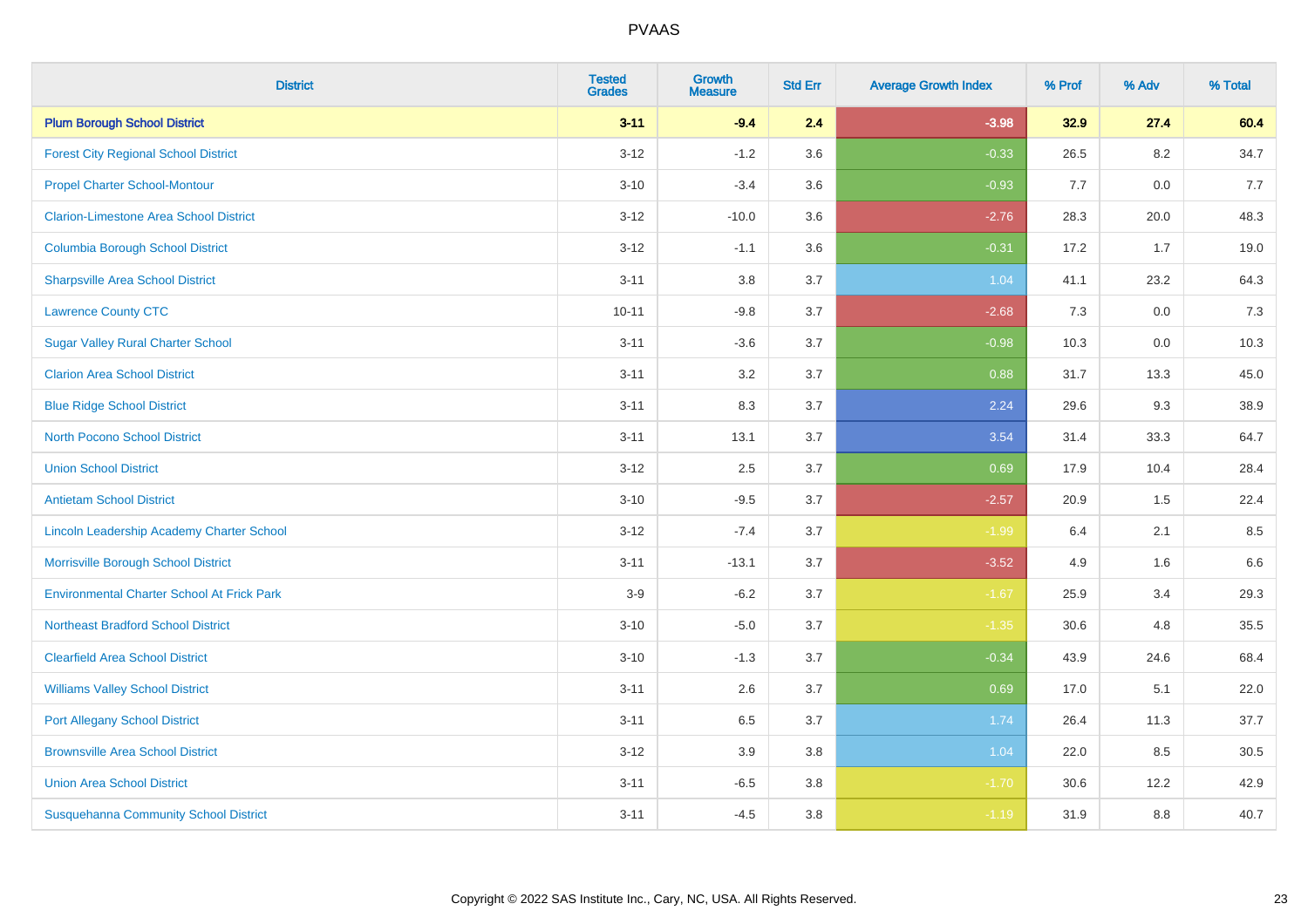| <b>District</b>                                 | <b>Tested</b><br><b>Grades</b> | <b>Growth</b><br><b>Measure</b> | <b>Std Err</b> | <b>Average Growth Index</b> | % Prof | % Adv | % Total |
|-------------------------------------------------|--------------------------------|---------------------------------|----------------|-----------------------------|--------|-------|---------|
| <b>Plum Borough School District</b>             | $3 - 11$                       | $-9.4$                          | 2.4            | $-3.98$                     | 32.9   | 27.4  | 60.4    |
| <b>Smethport Area School District</b>           | $3 - 12$                       | 5.8                             | 3.8            | 1.52                        | 24.6   | 20.0  | 44.6    |
| Jefferson-Morgan School District                | $3 - 10$                       | $-12.0$                         | 3.9            | $-3.09$                     | 28.6   | 6.1   | 34.7    |
| <b>West Greene School District</b>              | $3 - 11$                       | $-8.1$                          | 3.9            | $-2.08$                     | 31.0   | 11.9  | 42.9    |
| <b>Allegheny Valley School District</b>         | $3 - 11$                       | $-1.9$                          | 3.9            | $-0.48$                     | 31.8   | 11.4  | 43.2    |
| <b>Line Mountain School District</b>            | $3 - 11$                       | 11.7                            | 3.9            | 3.01                        | 40.4   | 42.3  | 82.7    |
| Johnsonburg Area School District                | $3 - 11$                       | 5.0                             | 3.9            | 1.27                        | 35.5   | 11.8  | 47.4    |
| <b>Tri-Valley School District</b>               | $3 - 10$                       | $-2.7$                          | 3.9            | $-0.69$                     | 31.0   | 9.5   | 40.5    |
| <b>West Side CTC</b>                            | $9 - 10$                       | $-32.0$                         | 3.9            | $-8.16$                     | 5.9    | 0.0   | 5.9     |
| <b>Leechburg Area School District</b>           | $3 - 11$                       | 7.0                             | 3.9            | 1.79                        | 37.7   | 4.9   | 42.6    |
| <b>Rochester Area School District</b>           | $3 - 11$                       | $-5.7$                          | 3.9            | $-1.45$                     | 14.9   | 2.1   | 17.0    |
| <b>Propel Charter School-Homestead</b>          | $3 - 11$                       | $-5.0$                          | 3.9            | $-1.27$                     | 7.3    | 0.0   | 7.3     |
| <b>Blacklick Valley School District</b>         | $3 - 11$                       | $-0.9$                          | 3.9            | $-0.23$                     | 7.7    | 7.7   | 15.4    |
| <b>Riverview School District</b>                | $3 - 11$                       | $-13.0$                         | 4.0            | $-3.29$                     | 43.1   | 7.8   | 51.0    |
| <b>Shade-Central City School District</b>       | $3 - 11$                       | $-14.6$                         | 4.0            | $-3.68$                     | 9.6    | 0.0   | 9.6     |
| <b>Southern Fulton School District</b>          | $3 - 11$                       | $-5.1$                          | 4.0            | $-1.29$                     | 21.7   | 13.0  | 34.8    |
| <b>Berlin Brothersvalley School District</b>    | $3 - 11$                       | 19.6                            | 4.0            | 4.93                        | 28.3   | 41.3  | 69.6    |
| <b>Ridgway Area School District</b>             | $3 - 11$                       | $-6.1$                          | 4.0            | $-1.53$                     | 42.2   | 15.6  | 57.8    |
| <b>Weatherly Area School District</b>           | $3 - 11$                       | $-5.8$                          | 4.0            | $-1.44$                     | 32.1   | 8.9   | 41.1    |
| <b>Benton Area School District</b>              | $3 - 10$                       | 8.1                             | 4.0            | 2.01                        | 35.7   | 28.6  | 64.3    |
| <b>Allegheny-Clarion Valley School District</b> | $3 - 10$                       | 12.3                            | 4.1            | 3.03                        | 33.3   | 19.0  | 52.4    |
| <b>Conemaugh Valley School District</b>         | $3 - 12$                       | $-6.3$                          | 4.1            | $-1.54$                     | 23.7   | 5.1   | 28.8    |
| Jamestown Area School District                  | $3 - 11$                       | $-9.5$                          | 4.1            | $-2.33$                     | 41.5   | 4.9   | 46.3    |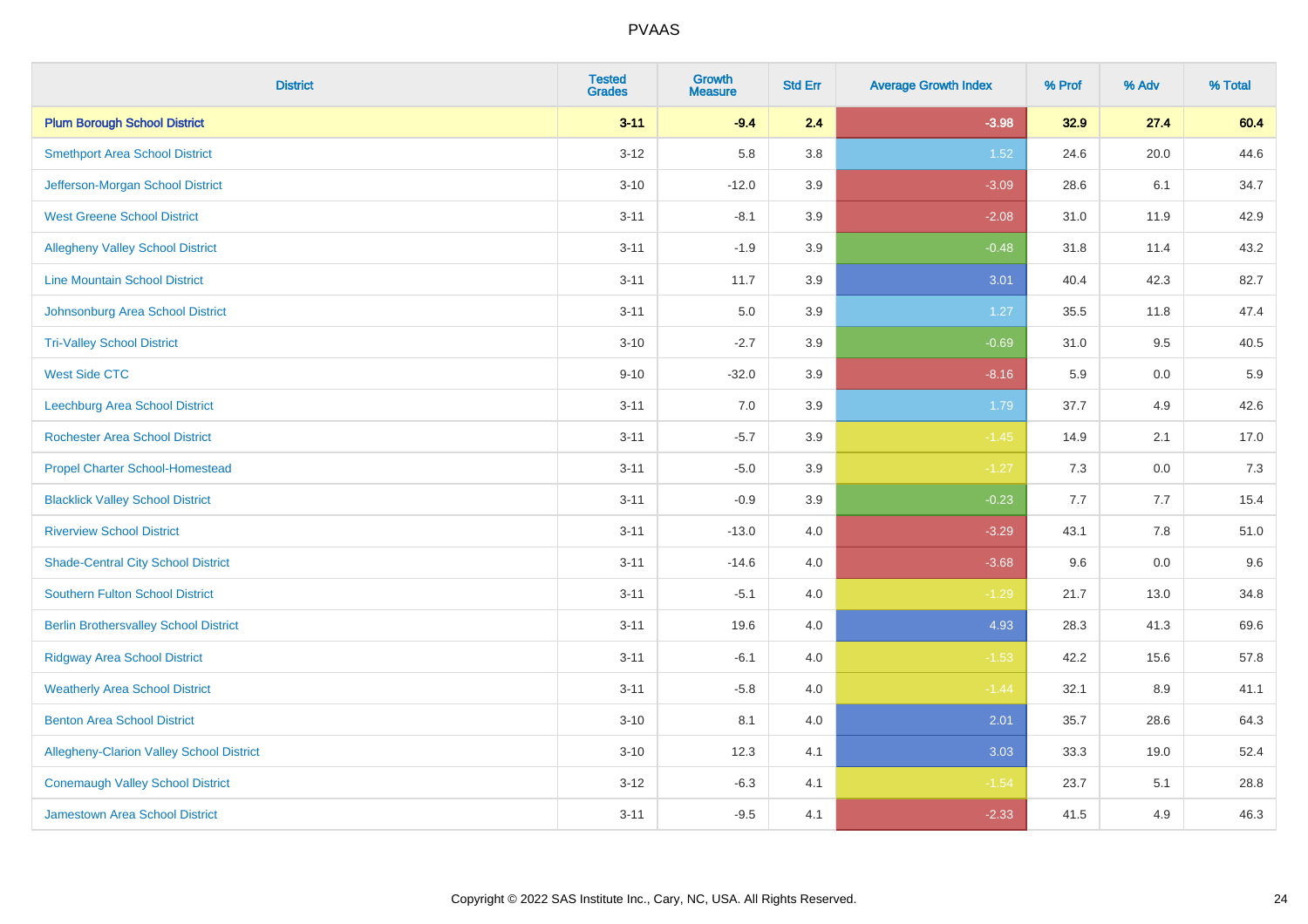| <b>District</b>                                 | <b>Tested</b><br><b>Grades</b> | Growth<br><b>Measure</b> | <b>Std Err</b> | <b>Average Growth Index</b> | % Prof | % Adv | % Total |
|-------------------------------------------------|--------------------------------|--------------------------|----------------|-----------------------------|--------|-------|---------|
| <b>Plum Borough School District</b>             | $3 - 11$                       | $-9.4$                   | 2.4            | $-3.98$                     | 32.9   | 27.4  | 60.4    |
| <b>Williamsburg Community School District</b>   | $3 - 11$                       | $-16.9$                  | 4.1            | $-4.14$                     | 22.4   | 0.0   | 22.4    |
| <b>Jenkintown School District</b>               | $3 - 11$                       | $-7.9$                   | 4.1            | $-1.92$                     | 34.1   | 27.3  | 61.4    |
| North Clarion County School District            | $3 - 12$                       | 3.4                      | 4.1            | 0.83                        | 45.0   | 18.8  | 63.8    |
| <b>Roberto Clemente Charter School</b>          | $3 - 12$                       | $-3.3$                   | 4.1            | $-0.79$                     | 22.7   | 4.6   | 27.3    |
| <b>Ferndale Area School District</b>            | $3 - 10$                       | $-1.1$                   | 4.1            | $-0.27$                     | 21.0   | 7.9   | 29.0    |
| <b>Chichester School District</b>               | $3 - 11$                       | $-1.8$                   | 4.2            | $-0.44$                     | 40.0   | 14.0  | 54.0    |
| <b>Farrell Area School District</b>             | $3 - 11$                       | $-1.9$                   | 4.2            | $-0.44$                     | 9.3    | 11.6  | 20.9    |
| <b>Western Beaver County School District</b>    | $3 - 11$                       | $-9.3$                   | 4.2            | $-2.20$                     | 45.1   | 3.9   | 49.0    |
| <b>Mastery Charter School - Pickett Campus</b>  | $6 - 10$                       | 2.7                      | 4.2            | 0.65                        | 20.6   | 0.0   | 20.6    |
| Dr Robert Ketterer Charter School Inc           | $6 - 12$                       | 7.1                      | 4.3            | 1.66                        | 7.3    | 1.7   | 9.0     |
| <b>Sullivan County School District</b>          | $3 - 10$                       | 2.5                      | 4.3            | 0.58                        | 43.6   | 7.7   | 51.3    |
| <b>Tidioute Community Charter School</b>        | $3 - 11$                       | 0.8                      | 4.4            | 0.19                        | 18.1   | 6.9   | 25.0    |
| <b>Millville Area School District</b>           | $3 - 12$                       | $-5.6$                   | 4.4            | $-1.26$                     | 31.4   | 11.4  | 42.9    |
| <b>Southeastern Greene School District</b>      | $3 - 10$                       | $-2.3$                   | 4.4            | $-0.53$                     | 29.0   | 9.7   | 38.7    |
| <b>Cameron County School District</b>           | $3 - 12$                       | $-5.0$                   | 4.4            | $-1.12$                     | 34.9   | 4.8   | 39.7    |
| <b>York Academy Regional Charter School</b>     | $3 - 11$                       | $-2.3$                   | 4.4            | $-0.52$                     | 23.5   | 2.0   | 25.5    |
| California Area School District                 | $3 - 10$                       | $-13.7$                  | 4.5            | $-3.06$                     | 41.7   | 16.7  | 58.3    |
| <b>Commodore Perry School District</b>          | $3 - 11$                       | $-10.4$                  | 4.5            | $-2.30$                     | 29.4   | 5.9   | 35.3    |
| Capital Area School for the Arts Charter School | $9 - 11$                       | 14.2                     | 4.5            | 3.13                        | 27.5   | 30.0  | 57.5    |
| <b>Mastery Charter School - Gratz Campus</b>    | $7 - 10$                       | $-9.5$                   | 4.6            | $-2.09$                     | 0.0    | 3.4   | 3.4     |
| <b>Cornell School District</b>                  | $3 - 11$                       | $-5.5$                   | 4.6            | $-1.20$                     | 11.3   | 3.2   | 14.5    |
| <b>Moshannon Valley School District</b>         | $3 - 10$                       | $-5.1$                   | 4.6            | $-1.12$                     | 25.0   | 12.5  | 37.5    |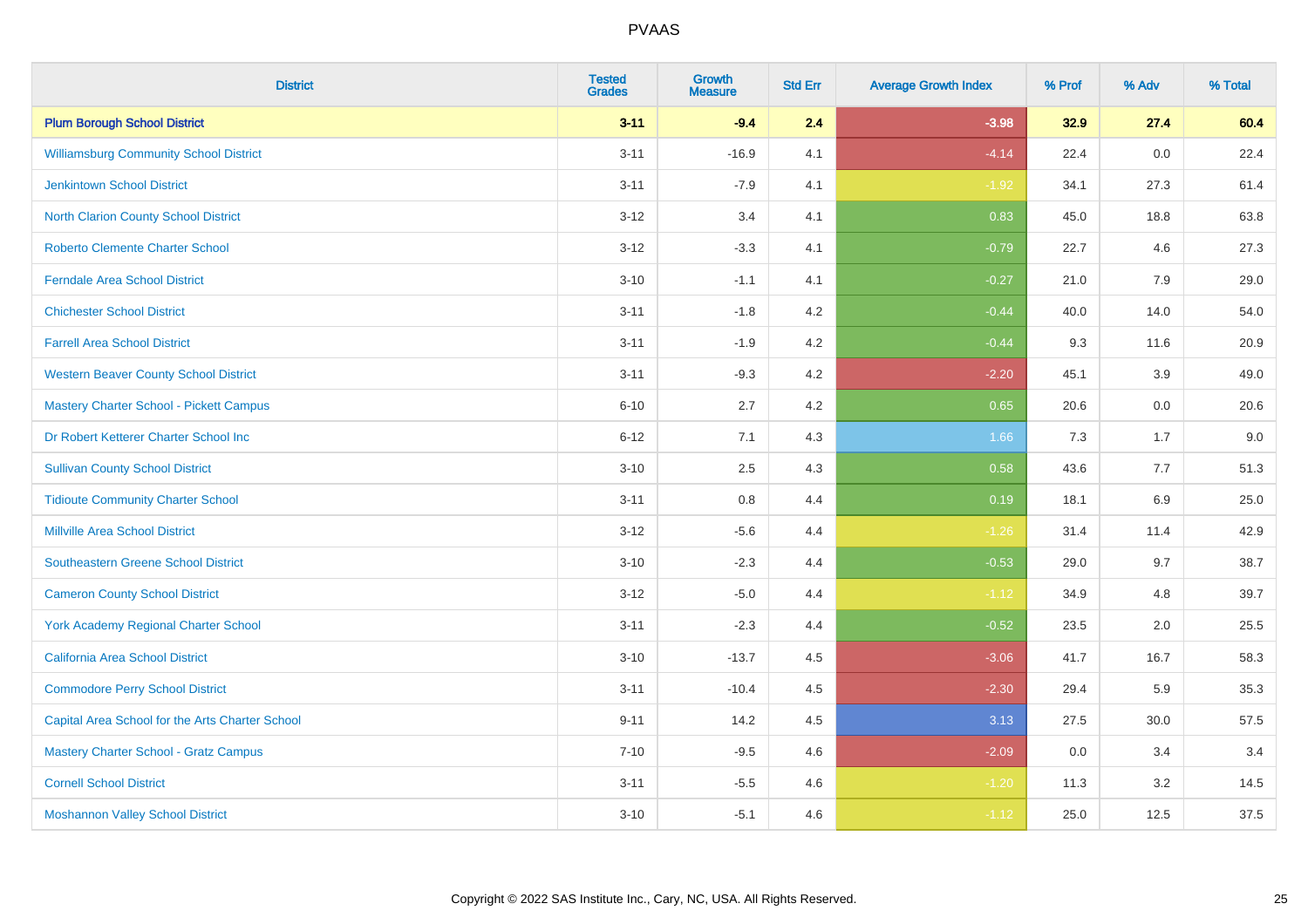| <b>District</b>                                 | <b>Tested</b><br><b>Grades</b> | Growth<br><b>Measure</b> | <b>Std Err</b> | <b>Average Growth Index</b> | % Prof | % Adv   | % Total |
|-------------------------------------------------|--------------------------------|--------------------------|----------------|-----------------------------|--------|---------|---------|
| <b>Plum Borough School District</b>             | $3 - 11$                       | $-9.4$                   | 2.4            | $-3.98$                     | 32.9   | 27.4    | 60.4    |
| Northern Potter School District                 | $3 - 12$                       | 6.8                      | 4.6            | 1.48                        | 30.6   | 11.1    | 41.7    |
| <b>Avella Area School District</b>              | $3 - 12$                       | 1.6                      | 4.7            | 0.34                        | 34.8   | 7.2     | 42.0    |
| <b>Hanover Area School District</b>             | $3 - 11$                       | $-14.7$                  | 4.7            | $-3.13$                     | 12.1   | 3.0     | 15.2    |
| <b>Forbes Road School District</b>              | $3 - 11$                       | $-11.5$                  | 4.7            | $-2.43$                     | 23.1   | 10.3    | 33.3    |
| <b>Forest Area School District</b>              | $3 - 11$                       | $-1.8$                   | 4.7            | $-0.37$                     | 18.9   | 15.1    | 34.0    |
| <b>Evergreen Community Charter School</b>       | $6 - 11$                       | $-1.1$                   | 4.7            | $-0.23$                     | 34.6   | 26.9    | 61.5    |
| <b>Fannett-Metal School District</b>            | $3 - 11$                       | $-22.3$                  | 4.8            | $-4.65$                     | 16.4   | 6.6     | 23.0    |
| <b>Tulpehocken Area School District</b>         | $3 - 12$                       | 1.0                      | 4.9            | 0.20                        | 11.5   | 23.1    | 34.6    |
| <b>Clairton City School District</b>            | $3 - 11$                       | $-1.6$                   | 5.0            | $-0.32$                     | 3.8    | 0.5     | 4.4     |
| <b>Harmony Area School District</b>             | $3 - 10$                       | $-5.7$                   | 5.0            | $-1.13$                     | 33.3   | 0.0     | 33.3    |
| <b>Keystone Education Center Charter School</b> | $3-12$                         | $-6.5$                   | 5.1            | $-1.28$                     | 0.0    | 0.0     | 0.0     |
| <b>Upper Dauphin Area School District</b>       | $3 - 11$                       | 16.5                     | 5.1            | 3.26                        | 37.5   | 26.8    | 64.3    |
| <b>Oswayo Valley School District</b>            | $3 - 12$                       | 9.9                      | 5.1            | 1.93                        | 26.5   | 44.1    | 70.6    |
| <b>Claysburg-Kimmel School District</b>         | $3 - 11$                       | $-1.2$                   | 5.2            | $-0.22$                     | 5.0    | 0.0     | $5.0$   |
| <b>Galeton Area School District</b>             | $3 - 11$                       | 5.4                      | 5.4            | 1.01                        | 33.3   | 22.2    | 55.6    |
| <b>Valley Grove School District</b>             | $3 - 10$                       | $-4.0$                   | 5.5            | $-0.72$                     | 68.4   | 15.8    | 84.2    |
| <b>Shanksville-Stonycreek School District</b>   | $3 - 10$                       | $-8.6$                   | 5.5            | $-1.55$                     | 17.6   | 23.5    | 41.2    |
| People For People Charter School                | $3-12$                         | 6.4                      | 5.6            | 1.15                        | 2.4    | $0.0\,$ | 2.4     |
| <b>Monessen City School District</b>            | $3 - 10$                       | $-3.9$                   | 5.6            | $-0.69$                     | 21.0   | 10.5    | 31.6    |
| Urban Pathways 6-12 Charter School              | $6 - 11$                       | $-4.1$                   | 5.7            | $-0.72$                     | 0.0    | 0.0     | 0.0     |
| Mastery Charter School - Thomas Campus          | $3 - 10$                       | 7.9                      | 5.7            | 1.39                        | 12.5   | $0.0\,$ | 12.5    |
| <b>Keystone School District</b>                 | $3 - 11$                       | 7.8                      | 5.7            | 1.37                        | 35.0   | 45.0    | 80.0    |